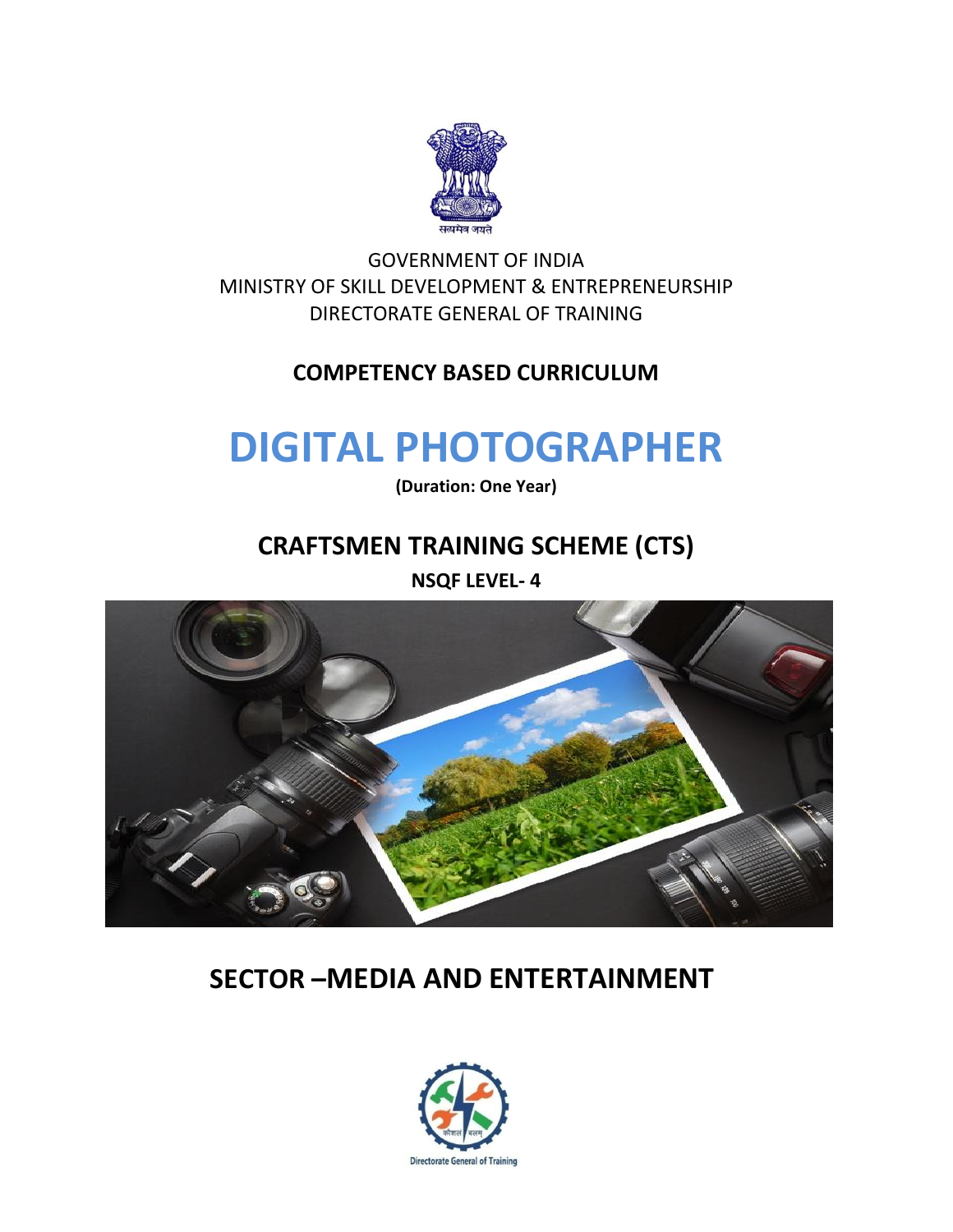# **DIGITAL PHOTOGRAPHER**

## **(Non-Engineering Trade)**

**(Revised in 2019)**

**Version: 1.2**

## **CRAFTSMEN TRAINING SCHEME (CTS)**

**NSQF LEVEL - 4**

Developed By

Ministry of Skill Development and Entrepreneurship

Directorate General of Training **CENTRAL STAFF TRAINING AND RESEARCH INSTITUTE** EN-81, Sector-V, Salt Lake City, Kolkata – 700 091 www.cstaricalcutta.gov.in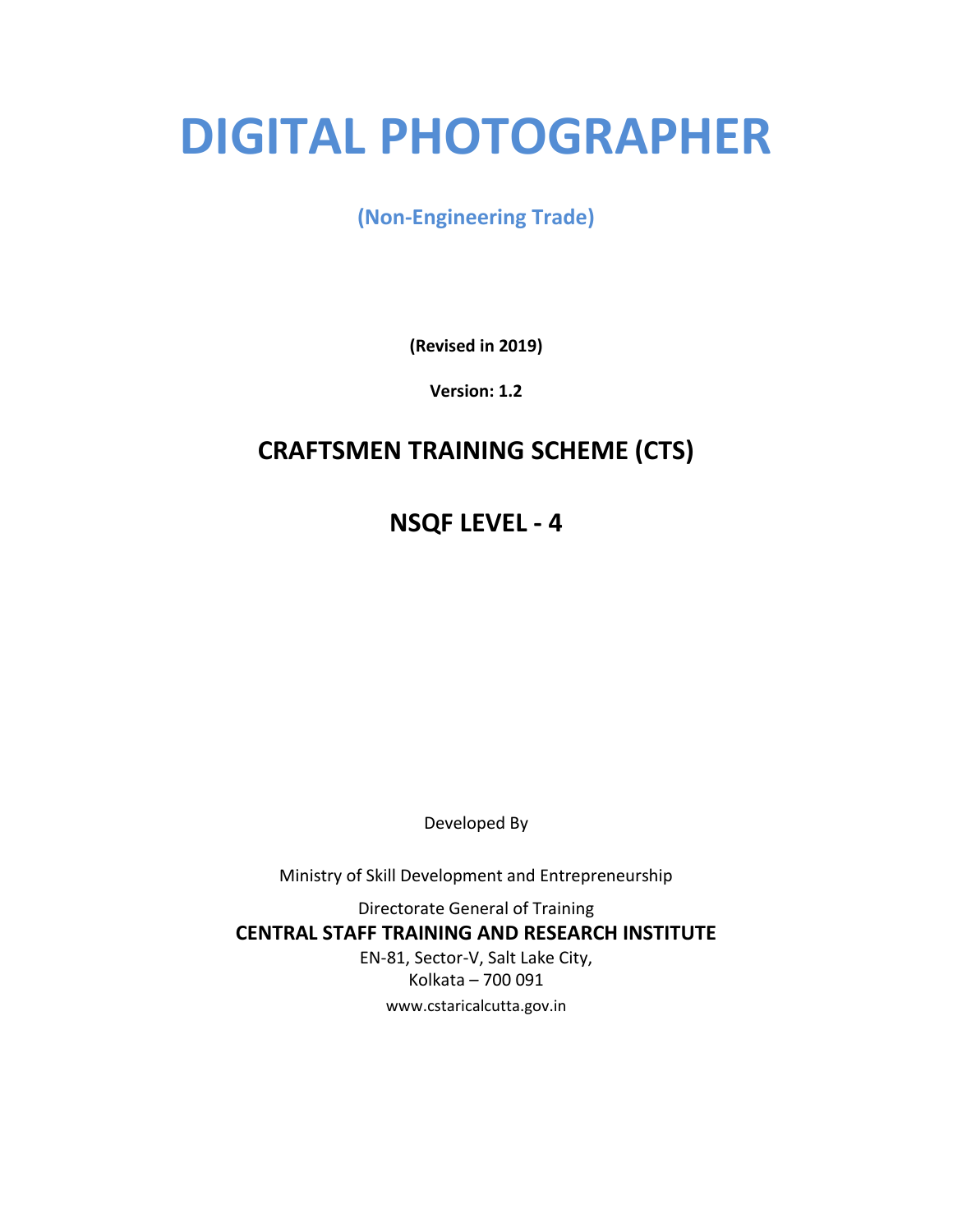| S No. | <b>Topics</b>                               | Page No.       |
|-------|---------------------------------------------|----------------|
| 1.    | Course Information                          | 1              |
| 2.    | <b>Training System</b>                      | $\overline{2}$ |
| 3.    | Job Role                                    | 6              |
| 4.    | <b>General Information</b>                  | 8              |
| 5.    | <b>Learning Outcome</b>                     | 10             |
| 6.    | <b>Assessment Criteria</b>                  | 11             |
| 7.    | <b>Trade Syllabus</b>                       | 16             |
|       | Annexure I(List of Trade Tools & Equipment) | 26             |
|       | Annexure II (List of Trade experts)         | 29             |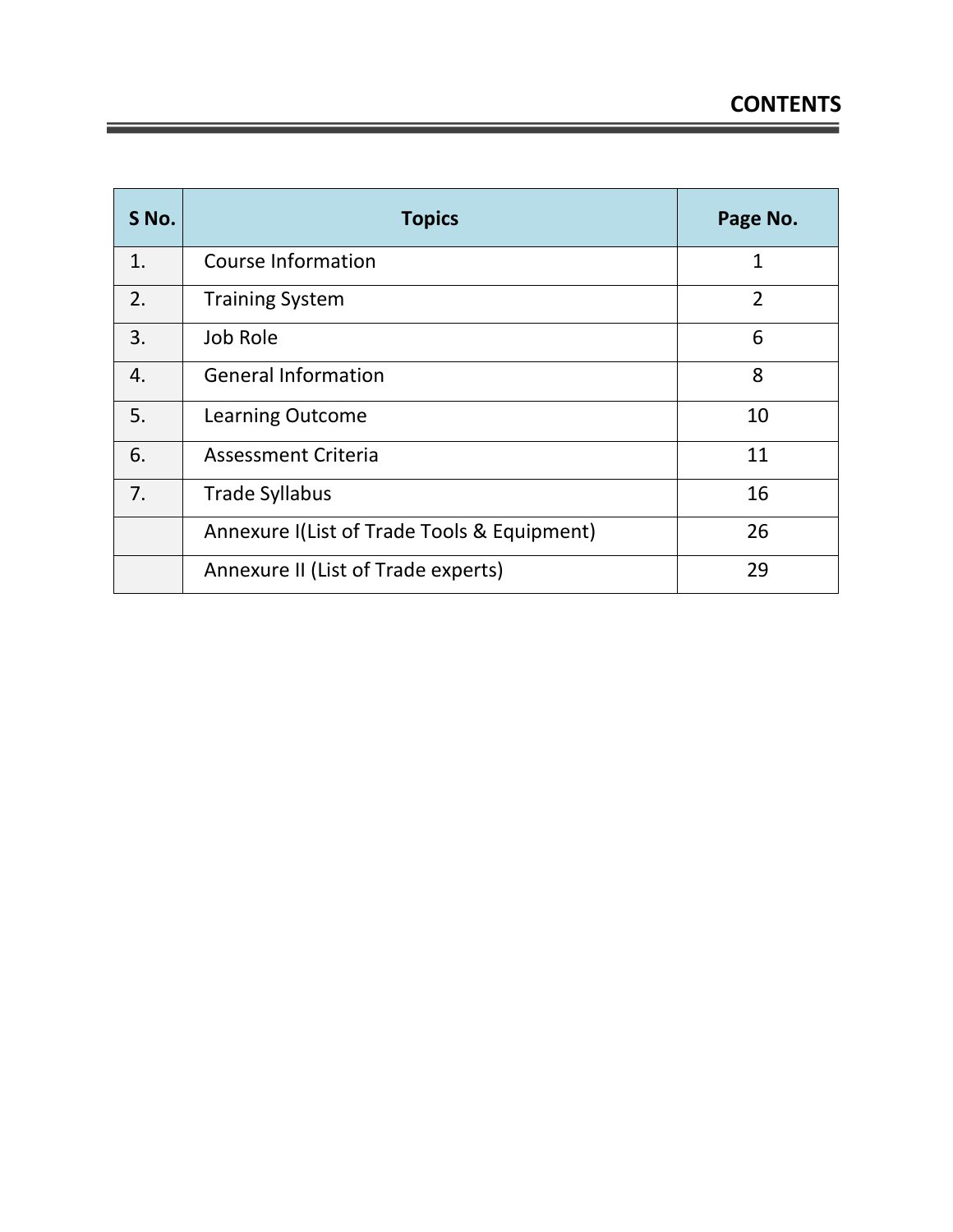

During the one-year duration of "Digital Photographer" trade, a candidate is trained on Professional Skill, Professional Knowledge and Employability Skill related to job role. In addition to this, a candidate is entrusted to undertake project work, extracurricular activities and on-thejob training to build up confidence. The broad components covered in one year duration are as below:

During the one-year duration, the trainee learns about elementary first-aid, firefighting, environment regulation and housekeeping, etc. The trainee identifies trade tools, digital cameras, compact and SLR. The trainee will be able to do the practical by the use of natural light, tungsten light, fluorescent light, single and multiple electronic flash reflectors, exposure meters, studio flash and its accessories. They will also be able to do the practical on various lighting techniques for different lenses and will do practice on special areas of photography in outdoor and indoor conditions .They will be able to do practical on computer system by digital editing software, printing the photographs taken by digital cameras and will be able to do the image transportation to the storage media, sending photographs through E-mail and to Scan photographs, capture frames and analysis of images. There will be a visit to studio for six weeks where they will be able to handle the digital Video cameras, Tape, DVD, HDD, accessories and exposure to take different common shots, dimension of images and movements as per requirement. The trainee will be able to do lighting of different areas of video shooting, practice on three point lighting indoor and outdoor. Taking photographs using different types of lenses using different aperture, shutter speed setting for still, Video camera, CCTV and spy camera. Taking photographs of portrait, studio photography, commercial/Advertisement photography, sports photography, fashion photography, slow and fast moving objects, functions, machines and processes , landscape, architecture, night photography children, animal, birds, shooting spot etc by digital camera. They will have the concept of audio video recording, mixing, editing, dubbing of sound, using different types of microphones. Shooting of different areas and topics such as sports, wildlife, modeling, drama, documentary, serial, story board making, news, interview, seminar/ workshop, industrial, live broadcasting, musical event, advertisement, etc. The trainee also undergoes two weeks on-the- job training in various studios/labs at the end of the year which gives them more practical exposure to the professional working environment.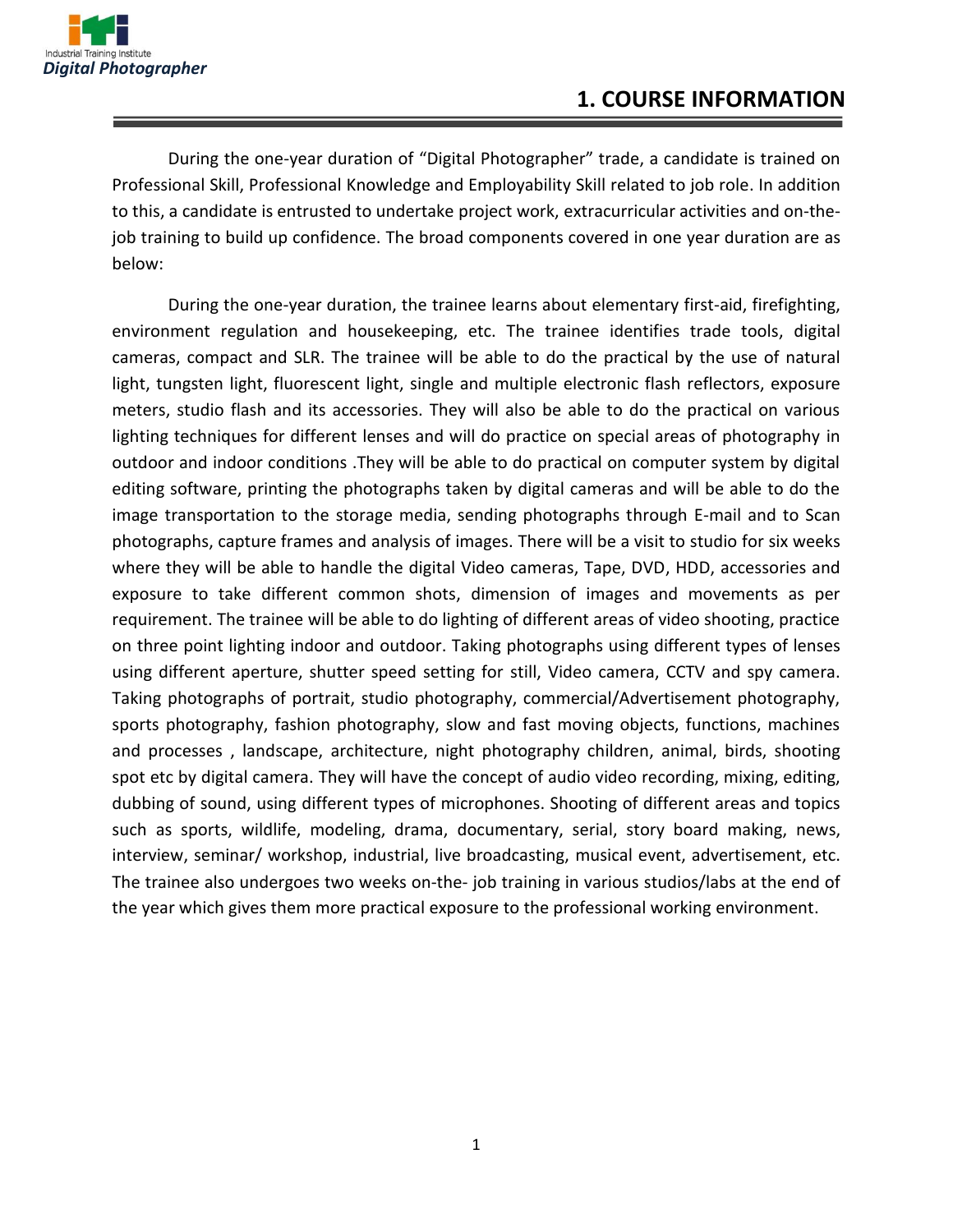

#### **2.1 GENERAL**

The Directorate General of Training (DGT) under Ministry of Skill Development & Entrepreneurship offers a range of vocational training courses catering to the need of different sectors of the economy/ labour market. The vocational training programs are delivered under the aegis of Directorate General of Training (DGT). Craftsman Training Scheme (CTS) with variants and Apprenticeship Training Scheme (ATS) are two pioneer programs of DGT for propagating vocational training.

'Digital Photographer' trade under CTS is one of the professional courses delivered nationwide through a network of ITIs. The course is of one year duration. It mainly consists of Domain area and Core area. In the Domain area (Trade Theory & Practical) impart professional skills and knowledge, while the core area (Employability Skill) imparts requisite core skills, knowledge, and life skills. After passing out the training program, the trainee is awarded National Trade Certificate (NTC) by DGT which is recognized worldwide.

#### **Candidates broadly need to demonstrate that they are able to:**

- Read and interpret technical parameters/documents, plan and organize work processes, identify necessary materials and tools;
- Perform tasks with due consideration to safety rules, accident prevention regulations and environmental protection stipulations;
- Apply professional skill, knowledge & employability skills while performing jobs.
- Document the technical parameters related to the task undertaken.

#### **2.2 PROGRESSION PATHWAYS**

- Can join industry as Technician and will progress further as Senior Technician, Supervisor and can rise up to the level of Manager.
- Can become Entrepreneur in the related field.
- Can join Apprenticeship programs in different types of industries leading to a National Apprenticeship certificate (NAC).
- Can join Crafts Instructor Training Scheme (CITS) in the trade for becoming an instructor in ITIs.
- Can join Advanced Diploma (Vocational) courses under DGT as applicable.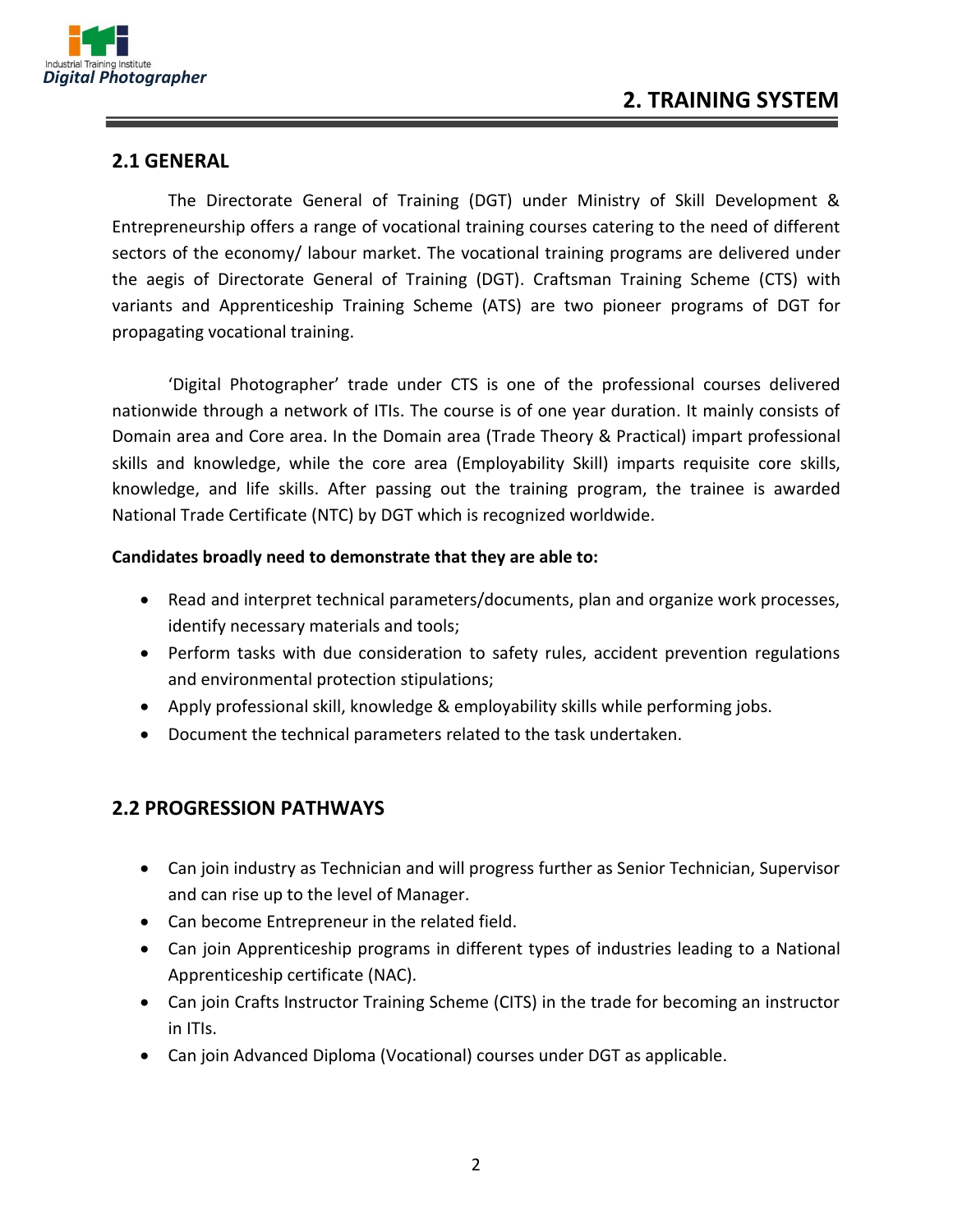

#### **2.3 COURSE STRUCTURE**

Table below depicts the distribution of training hours across various course elements during a period of one year: -

| S No. | <b>Course Element</b>                 | <b>Notional Training</b><br><b>Hours</b> |
|-------|---------------------------------------|------------------------------------------|
| 1.    | Professional Skill (Trade Practical)  | 1200                                     |
| 2.    | Professional Knowledge (Trade Theory) | 240                                      |
| 3.    | <b>Employability Skills</b>           | 160                                      |
|       | Total                                 | 1600                                     |

#### **2.4 ASSESSMENT & CERTIFICATION**

The trainee will be tested for his skill, knowledge and attitude during the period of course through formative assessment and at the end of the training programme through summative assessment as notified by the DGT from time to time.

a) The Continuous Assessment (Internal) during the period of training will be done by **Formative Assessment Method** by testing for assessment criteria listed against learning outcomes. The training institute has to maintain an individual trainee portfolio as detailed in assessment guideline. The marks of internal assessment will be as per the formative assessment template provided on [www.bharatskills.gov.in](http://www.bharatskills.gov.in/)

b) The final assessment will be in the form of summative assessment. The All India Trade Test for awarding NTC will be conducted by Controller of examinations, DGT as per the guidelines. The pattern and marking structure is being notified by DGT from time to time. **The learning outcome and assessment criteria will be the basis for setting question papers for final assessment. The examiner during final examination will also check** the individual trainee's profile as detailed in assessment guideline before giving marks for practical examination.

#### **2.4.1 PASS REGULATION**

For the purposes of determining the overall result, weightage of 100% is applied for six months and one year duration courses and 50% weightage is applied to each examination for two years courses. The minimum pass percent for Trade Practical and Formative assessment is 60% & for all other subjects is 33%. There will be no Grace marks.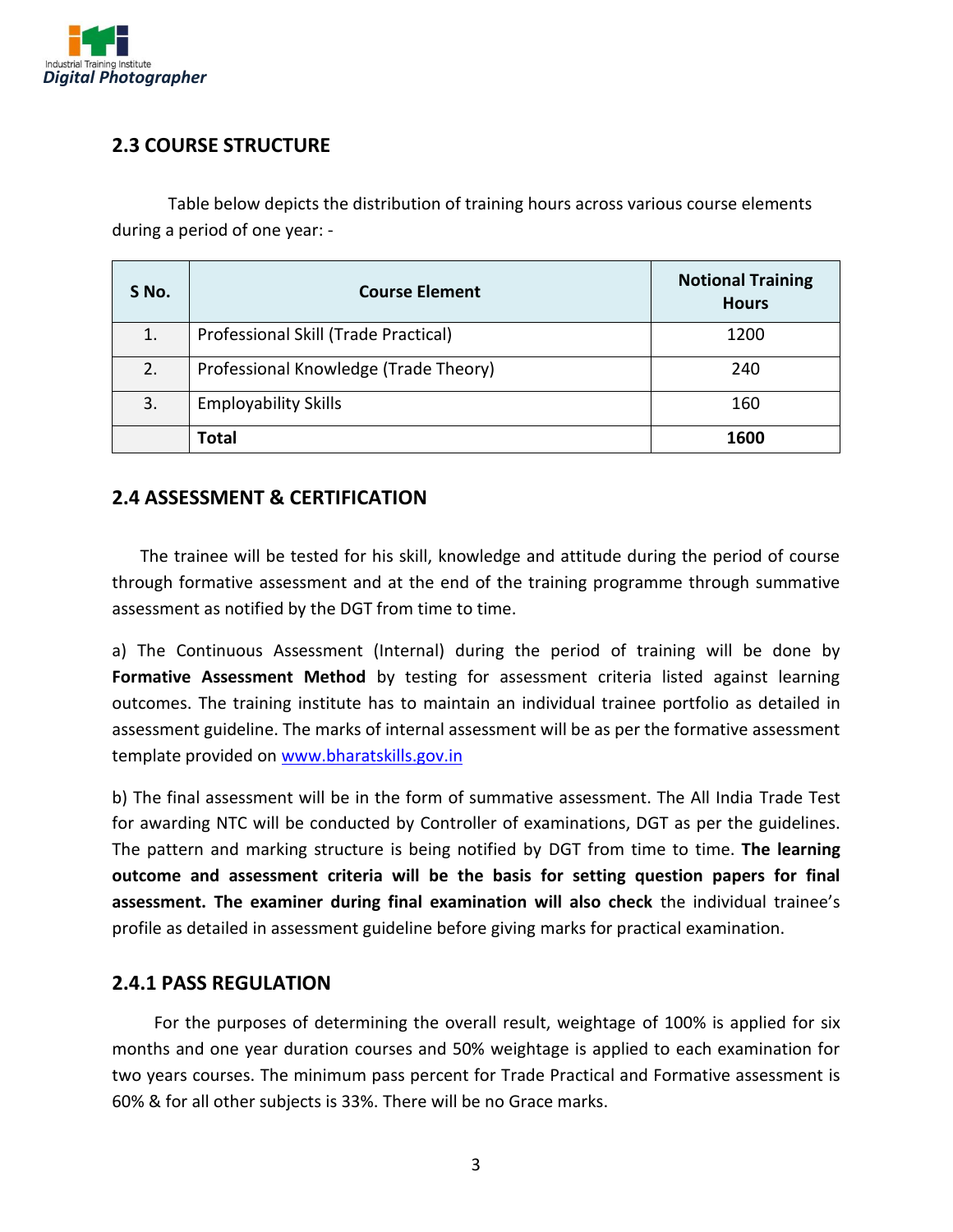

#### **2.4.2 ASSESSMENT GUIDELINE**

Appropriate arrangements should be made to ensure that there will be no artificial barriers to assessment. The nature of special needs should be taken into account while undertaking the assessment. Due consideration should be given while assessing for teamwork, avoidance/reduction of scrap/wastage and disposal of scrap/waste as per procedure, behavioral attitude, sensitivity to the environment and regularity in training. The sensitivity towards OSHE and self-learning attitude are to be considered while assessing competency.

Assessment will be evidence based comprising the following:

- Job carried out in labs/workshop
- Record book/ daily diary
- Answer sheet of assessment
- Viva-voce
- Progress chart
- Attendance and punctuality
- Assignment
- Project work

Evidences and records of internal (Formative) assessments are to be preserved until forthcoming examination for audit and verification by examining body. The following marking pattern to be adopted while assessing:

| <b>Performance Level</b>                                                                                                                                                                                                                    | Evidence                                                                                                                                                                                                                                                |  |  |
|---------------------------------------------------------------------------------------------------------------------------------------------------------------------------------------------------------------------------------------------|---------------------------------------------------------------------------------------------------------------------------------------------------------------------------------------------------------------------------------------------------------|--|--|
| (a) Weightage in the range of 60%-75% to be allotted during assessment                                                                                                                                                                      |                                                                                                                                                                                                                                                         |  |  |
| For performance in this grade, the candidate<br>should produce work which demonstrates<br>attainment of an acceptable standard of<br>craftsmanship with occasional guidance, and<br>due<br>regard for safety procedures<br>and<br>practices | • Demonstration of<br>good<br>skills<br>and<br>the<br>field<br>οf<br>work/<br>in<br>accuracy<br>assignments.<br>• A fairly good level of neatness and<br>consistency to accomplish job activities.<br>Occasional support in completing the<br>task/job. |  |  |
| (b) Weightage in the range of 75%-90% to be allotted during assessment                                                                                                                                                                      |                                                                                                                                                                                                                                                         |  |  |
| For this grade, a candidate should produce<br>work which demonstrates attainment of a<br>reasonable standard of craftsmanship, with<br>little<br>guidance, and regard<br>for<br>safety                                                      | • Good skill levels and accuracy in the field<br>of work/ assignments.<br>• A good level of neatness and consistency<br>to accomplish job activities.                                                                                                   |  |  |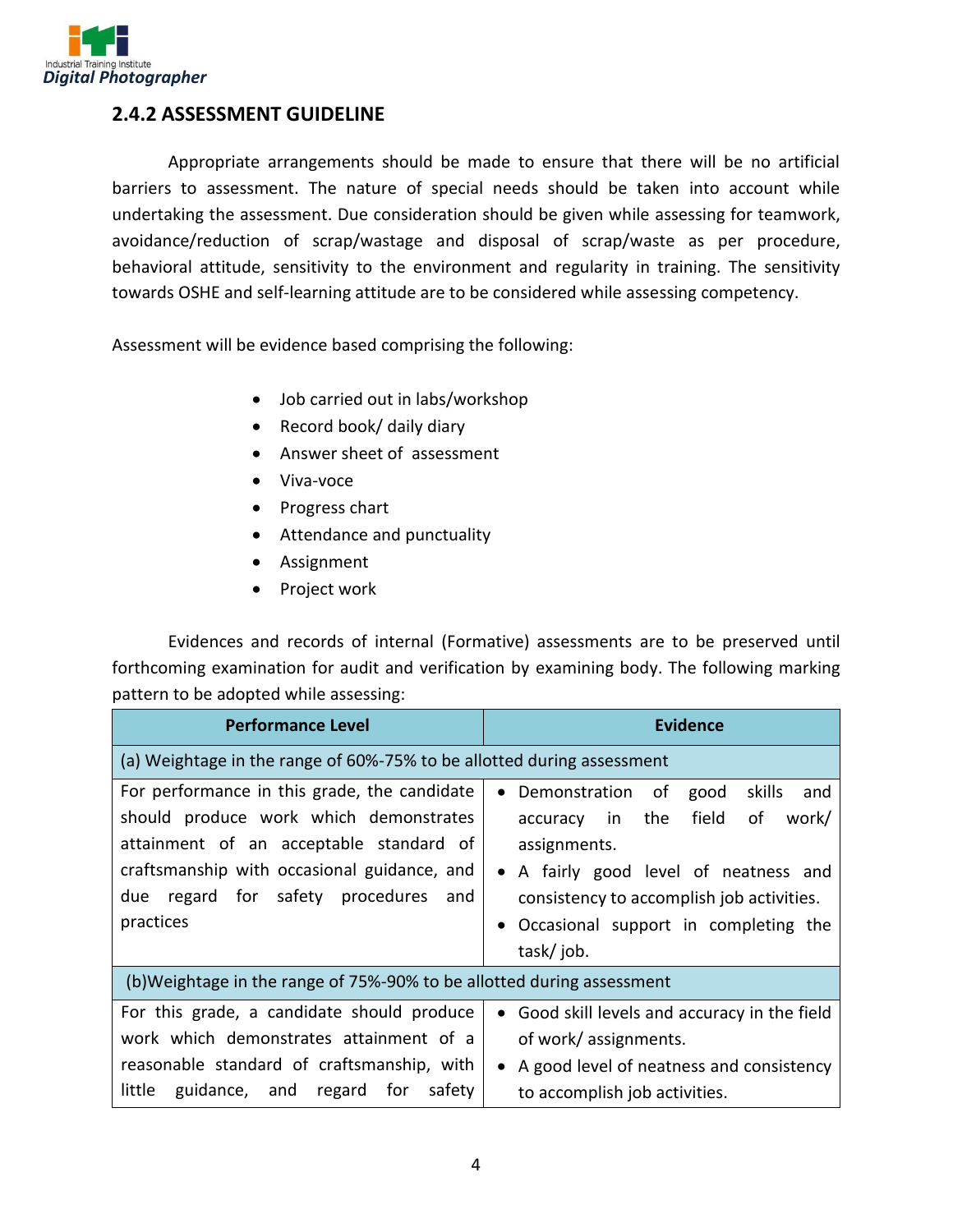

| procedures and practices                                                                                                                                                                                                                                            | • Little support in completing the task/<br>job.                                                                                                                                                               |
|---------------------------------------------------------------------------------------------------------------------------------------------------------------------------------------------------------------------------------------------------------------------|----------------------------------------------------------------------------------------------------------------------------------------------------------------------------------------------------------------|
| (c) Weightage in the range of more than 90% to be allotted during assessment                                                                                                                                                                                        |                                                                                                                                                                                                                |
| For performance in this grade, the candidate,<br>with minimal or no support in organization<br>and execution and with due regard for safety<br>procedures and practices, has produced work<br>which demonstrates attainment of a high<br>standard of craftsmanship. | • High skill levels and accuracy in the field<br>of work/assignments.<br>• A high level of neatness and consistency<br>to accomplish job activities.<br>• Minimal or no support in completing the<br>task/job. |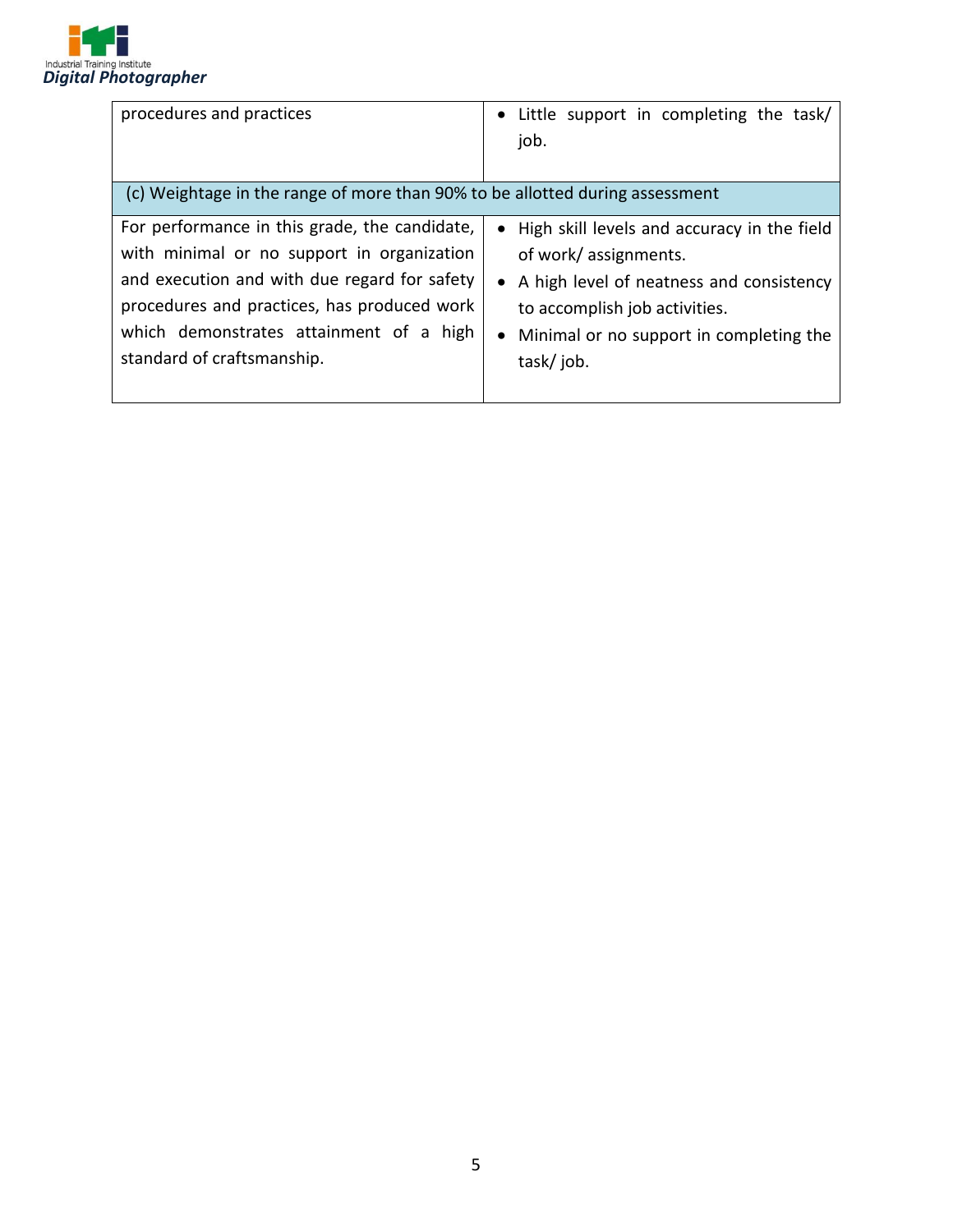

**Digital Photographer General**; takes photograph of persons, places, or other subjects, using various kinds of photographic equipment. Measures day light using exposing meter or arranges artificial lighting and holds or places camera at desired angle and distance from subject to be photographed. Focuses lens and adjusts lens opening and exposure time. Loads camera with film or plate. Presses lever to open lens shutter and exposes film or plate by pressing lever, allowing time, if for publication. Supplies series of pictures on selected topics, for writing feature articles in magazines. May develop films and print copies. Photographers and Image and Sound Recording Equipment Operators, Other take photographs of persons, places and objects and record sound for different purposes and include Photographers, Image and Sound Recording Equipment Operators not elsewhere classified.

**Photographer News;** or Press Photographer photographs news events, persons or objects for use in news-papers, magazines and other publications. Receives instructions from News Editor or Chief Reporter regarding nature of pictures to be taken. Travels to location; loads camera with film, waits for suitable moment and takes photographs. Attends State functions and parties and takes photographs of important persons arousing special interest of news value for publication. Accompanies important visitors and dignitaries and takes photographs of significant events associating important persons. Removes exposed film for developing and printing. Examines print, gives appropriate title or heading, and hands it over to News Editor.

**Photographer, Aerial;** photographs objects, places and areas of vital importance from aero planes in flight, for use in surveys, planning, development and other scientific and military purposes. Determines number of exposures and time lapse between them by making necessary calculations. Loads camera, adjusts exposure-time and exposes film by opening shutter at calculated intervals. Operates and maintains automatic camera and photo equipment for aerial photographs. Develops aerial films of various types in automatic, semi-automatic or manual tank developers. Makes prints for photo interpretation.

**Digital photographical institutions;** it will provide the familiarization with the institution, its importance of trade training & professional use of Digital camera into different types of uses into variety of interests of the Govt. and public sectors. After getting trained, the trainee will be able to do the job for making short documentary, news items, and interviews of great personalities of different areas, music videos and professional photography for wild life, modeling, drama documentary, serial, story board making news, live broadcasting, seminar/workshop industrial, musical event, advertisement as well as domestic purposes etc.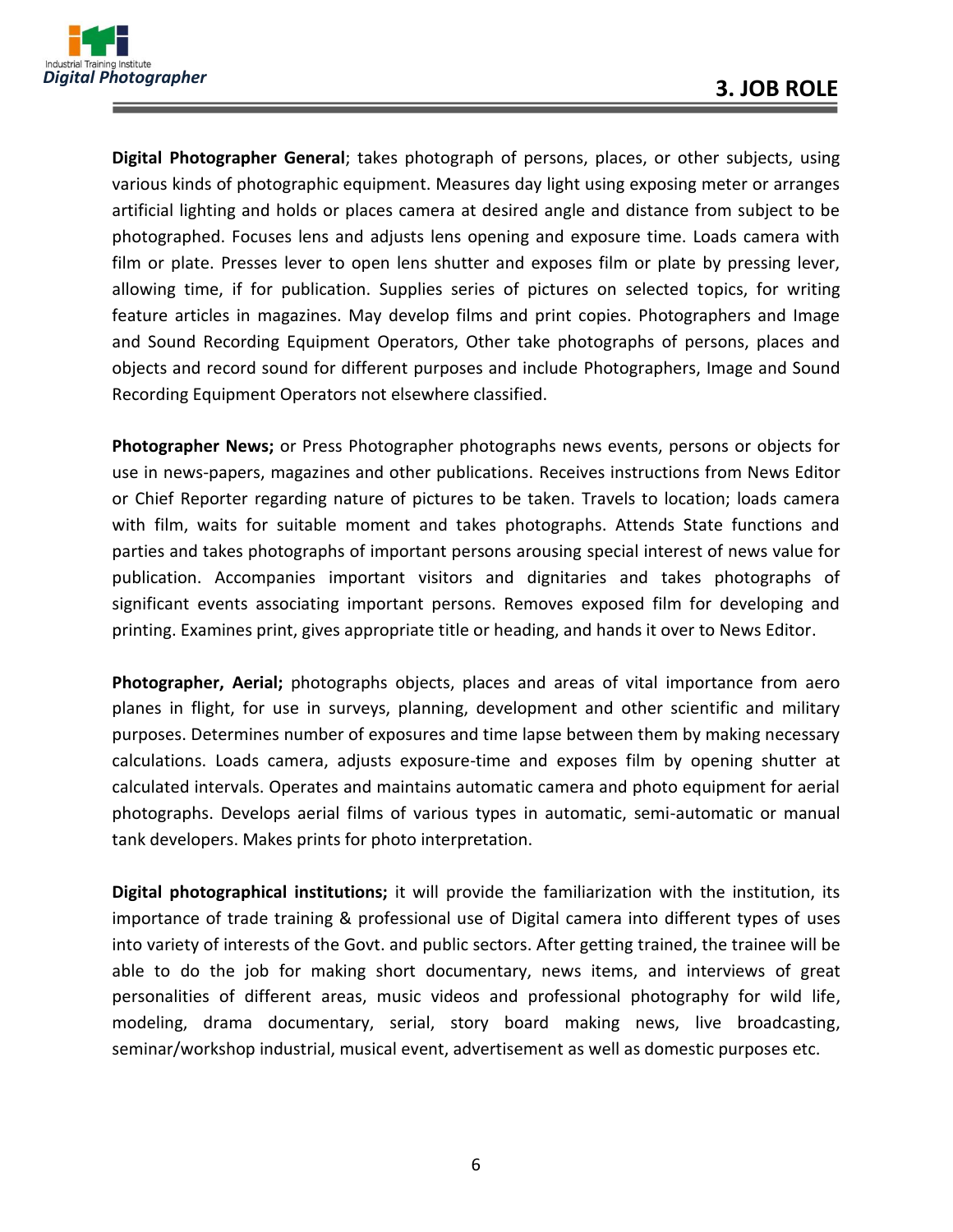

#### **Reference NCO-2015:**

- (i) 3431.0100 Photographer General
- (ii) 3431.0200 Photographer News
- (iii) 3431.0300 Photographer, Aerial
- (iv) 3431.9900 Photographer & Others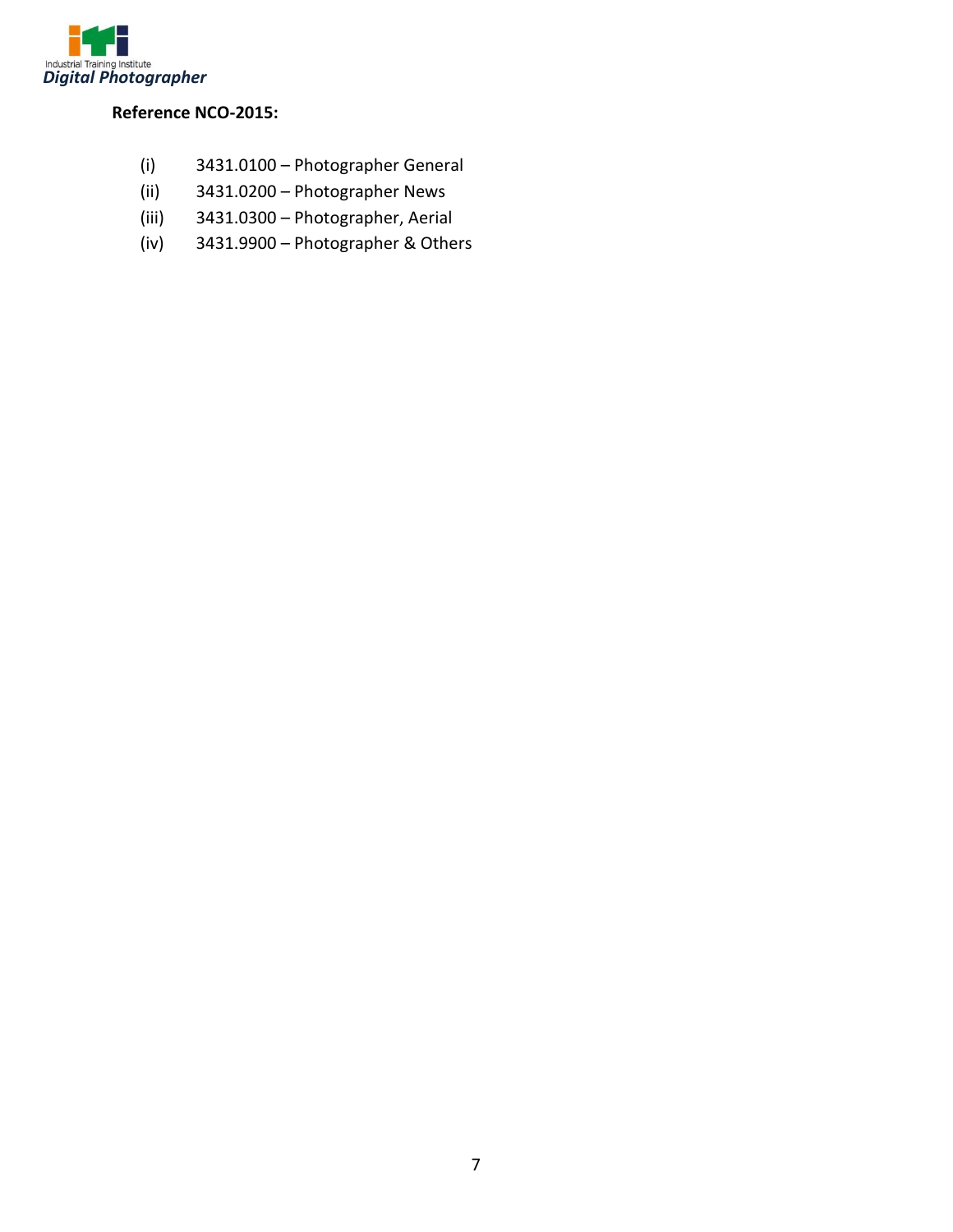

<u> The Common Service Common Service Common Service Common Service Common Service Common Service Common Service</u>

Ξ

| <b>Name of the Trade</b>                           | <b>DIGITAL PHOTOGRAPHER</b>                                                                                                                                                                                                         |  |  |
|----------------------------------------------------|-------------------------------------------------------------------------------------------------------------------------------------------------------------------------------------------------------------------------------------|--|--|
| <b>Trade Code</b>                                  | DGT/1082                                                                                                                                                                                                                            |  |  |
| $NCO - 2015$                                       | 3431.0100, 3431.0200, 3431.0300, 3431.9900                                                                                                                                                                                          |  |  |
| <b>NSQF Level</b>                                  | Level-4                                                                                                                                                                                                                             |  |  |
| of Craftsmen<br><b>Duration</b><br><b>Training</b> | One Year (1600 Hours)                                                                                                                                                                                                               |  |  |
| <b>Entry Qualification</b>                         | Passed 10 <sup>th</sup> class examination                                                                                                                                                                                           |  |  |
| <b>Minimum Age</b>                                 | 14 years as on first day of academic session.                                                                                                                                                                                       |  |  |
| <b>Eligibility for PwD</b>                         | LD, CP, LC, DW, AA, DEAF, HH, AUTISM                                                                                                                                                                                                |  |  |
| Unit Strength (No. of<br>Student)                  | 24 (There is no separate provision of supernumerary seats)                                                                                                                                                                          |  |  |
| <b>Space Norms</b>                                 | 48 Sq. m                                                                                                                                                                                                                            |  |  |
| <b>Power Norms</b>                                 | 6.35 KW                                                                                                                                                                                                                             |  |  |
| <b>Instructors Qualification for:</b>              |                                                                                                                                                                                                                                     |  |  |
| (i)<br><b>Digital Photographer</b><br><b>Trade</b> | Diploma (Minimum 2 Years) in Photography/ Cinematography/<br>Videography from recognized board or relevant Advanced Diploma<br>(Vocational) from DGT with two years' experience in the relevant<br>field.<br><b>OR</b>              |  |  |
|                                                    | NAC/NTC passed in the trade of Digital Photographer/Photographer<br>with three years' experience in the relevant field.                                                                                                             |  |  |
|                                                    | <b>Essential Qualification:</b><br>Relevant National Craft Instructor Certificate (NCIC) in any of the<br>variants under DGT.                                                                                                       |  |  |
|                                                    | Note:<br>Out of two Instructors required for the unit of $2(1+1)$ , one must<br>Degree/Diploma<br>and other<br>NTC/NAC<br>must<br>have<br>have<br>qualifications. However both of them must possess NCIC in any of<br>its variants. |  |  |
| (ii) Employability Skill                           | MBA/BBA/Any Graduate/Diploma in any discipline with Two years'<br>experience with short term ToT Course in Employability Skills from<br>DGT institutes.                                                                             |  |  |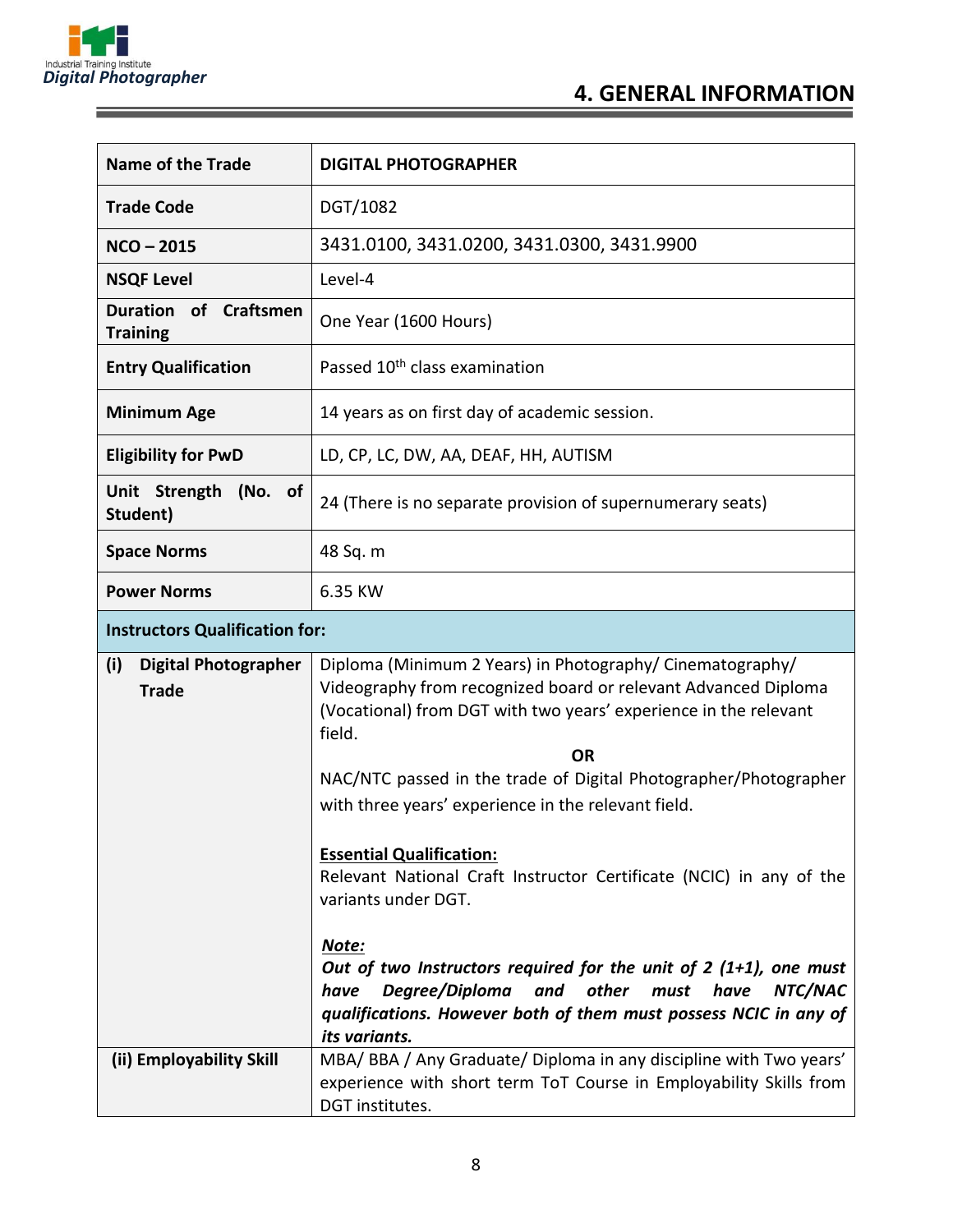

|                                                             | (Must have studied English/ Communication Skills and Basic<br>Computer at 12 <sup>th</sup> / Diploma level and above) |                                             |                                                                         |  |  |
|-------------------------------------------------------------|-----------------------------------------------------------------------------------------------------------------------|---------------------------------------------|-------------------------------------------------------------------------|--|--|
|                                                             |                                                                                                                       | OR.                                         |                                                                         |  |  |
|                                                             |                                                                                                                       |                                             | Existing Social Studies Instructors in it is with short term ToT Course |  |  |
|                                                             |                                                                                                                       | in Employability Skills from DGT institutes |                                                                         |  |  |
| (iii) Minimum age for                                       | 21 years                                                                                                              |                                             |                                                                         |  |  |
| <b>Instructor</b>                                           |                                                                                                                       |                                             |                                                                         |  |  |
| <b>Tools</b><br>οf<br>List<br>and<br><b>Equipment</b>       | As per Annexure - I                                                                                                   |                                             |                                                                         |  |  |
| Distribution of training on hourly basis: (Indicative only) |                                                                                                                       |                                             |                                                                         |  |  |
| <b>Total Hrs./week</b>                                      | <b>Trade Practical</b><br><b>Trade Theory</b>                                                                         |                                             | <b>Employability Skills</b>                                             |  |  |
| 40 Hours<br>30 Hours                                        |                                                                                                                       | 6 Hours                                     | 4 Hours                                                                 |  |  |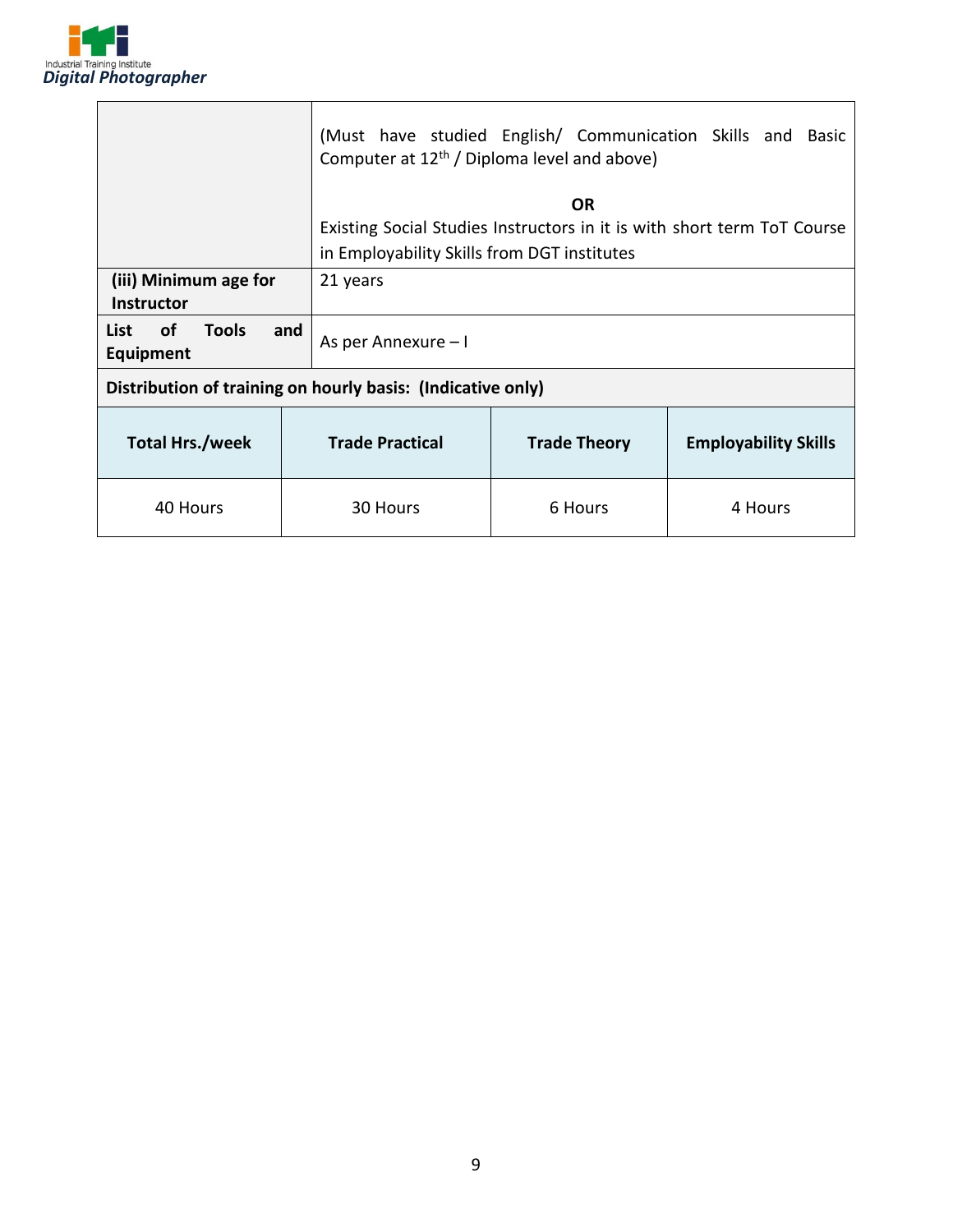

*Learning outcomes are a reflection of total competencies of a trainee and assessment will be carried out as per the assessment criteria.*

#### **5.1 LEARNING OUTCOMES (TRADE SPECIFIC)**

- 1. Identify and use Lenses following safety precautions.
- 2. Apply various types of lights on the photographs using lighting techniques, taking indoor and outdoor photographs and use of special areas of photography.
- 3. Use different types of object lighting: Daylight, Artificial light and their combination. Tungsten light, fluorescent Light, single & multiple electronic flash, reflectors, exposure meters.
- 4. Work with basic portrait, studio photography, Commercial/Advertisement photography, Sports photography, fashion photography, slow and fast moving objects, functions, machines and processes, landscape, architecture, night photography children, animal, birds, shooting spot etc. by digital camera, candid photography, time lapse photography.
- 5. Apply Computer Fundamentals Monitor Calibration, Interfaces.
- 6. Apply Image transportation by using editing software, taking printouts of photographs by using computer system from digital camera.
- 7. Develop the skill & knowledge of Multimedia in Photography. Demonstrate most of the important aspects of Photo Editing software Elements. Show the usual workflow steps for photo editing, organizing, and sharing.
- 8. Work with Images & Graphics.
- 9. Demonstrate four Key Skills of a Successful Photographer and procurement of good quality cameras and its accessories.
- 10. Use different video equipment and their operations. Demonstrate the basic principles of video and audio recording.
- 11. Apply skill of Editing Techniques and the motion Picture Photography techniques.
- 12. Apply Principles of Light, demonstrating the quality and types of lights.
- 13. Demonstrate the shooting techniques by using digital video camera with pan-tilt-zoom and use of camcorder camera operating techniques.
- 14. Apply Audio recording sound by using different types of microphones. Mixing, editing, dubbing and sweetening of sound
- 15. Use of three point lighting for video shooting in a studio and selection of shooting camera, studio lights accessories for field lighting
- 16. Make documentary films, Shoot interviews, news, and make advertisements etc.
- 17. Work with post-production.
- 18. Apply the necessity of planning a production while working.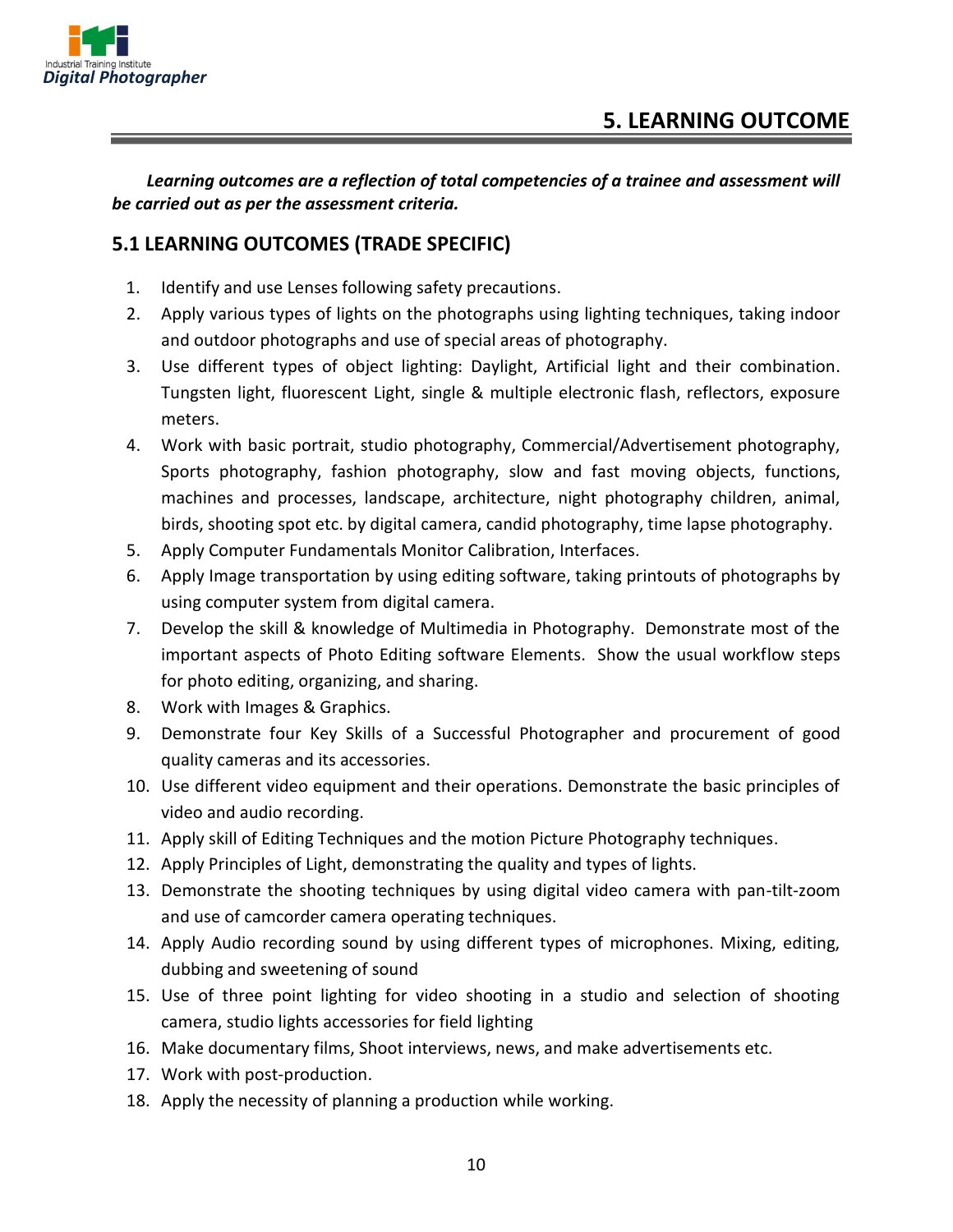

÷

<u> 1989 - Johann Stein, marwolaethau a bh</u>

## **6. ASSESSMENT CRITERIA**

| <b>LEARNING OUTCOMES</b> |                            | <b>ASSESSMENT CRITERIA</b>                                                |  |  |
|--------------------------|----------------------------|---------------------------------------------------------------------------|--|--|
| 1.                       | Identify and use Lenses    | Identify different types of lenses for different types of digital camera. |  |  |
|                          | following<br>safety        | Demonstrate lenses with wide angle, Normal, telephoto and zoom            |  |  |
|                          | precautions.               | range.                                                                    |  |  |
|                          |                            | Identify and understand the focal length of the different types of        |  |  |
|                          |                            | lenses.                                                                   |  |  |
|                          |                            | Demonstrate disposal procedure of wastage/electronic materials.           |  |  |
|                          |                            | Identify the different types of lenses to take variety of photo.          |  |  |
|                          |                            |                                                                           |  |  |
| 2.                       | Apply various types of     | Practice on different types of composition using various lighting         |  |  |
|                          | lights<br>the<br>on        | techniques.                                                               |  |  |
|                          | photographs<br>using       | To do practice on taking photographs by varying aperture, shutter         |  |  |
|                          | lighting<br>techniques,    | speed and use of different types of lenses.                               |  |  |
|                          | indoor<br>taking<br>and    | To do practice on taking photographs by varying aperture, shutter         |  |  |
|                          | photographs<br>outdoor     | speed and use of different types of lenses.                               |  |  |
|                          | and use of special areas   | To do practice of taking photographs on special area of photography.      |  |  |
|                          | of photography.            |                                                                           |  |  |
| 3.                       | Use different types of     | Take photographs in natural light, tungsten light and fluorescent         |  |  |
|                          | lighting:<br>object        | light.                                                                    |  |  |
|                          | Daylight, Artificial light | Take photographs with single & multiple electronic flash.                 |  |  |
|                          | and their combination.     | Take photographs with Reflectors, exposure meters, studio flash.          |  |  |
|                          | light,<br>Tungsten         | Take photographs with different accessories (Lux Meter, Slave Unit)       |  |  |
|                          | fluorescent Light, single  | and guide number.                                                         |  |  |
|                          | & multiple electronic      |                                                                           |  |  |
|                          | flash,<br>reflectors,      |                                                                           |  |  |
|                          | exposure meters.           |                                                                           |  |  |
|                          |                            |                                                                           |  |  |
| 4.                       | Work<br>with<br>basic      | Demonstrate different parts of digital camera photography for             |  |  |
|                          | studio<br>portrait,        | commercial/advertisement.                                                 |  |  |
|                          | photography,               | Demonstrate photography for sports by digital cameras.                    |  |  |
|                          | Commercial/Advertise       | Demonstrate photography for fashion by digital cameras.                   |  |  |
|                          | photography,<br>ment       | Demonstrate photography for basic architecture / monuments<br>with        |  |  |
|                          | photography,<br>Sports     | digital cameras.                                                          |  |  |
|                          | fashion<br>photography,    | Demonstrate photography for animal and birds in slow and fast-            |  |  |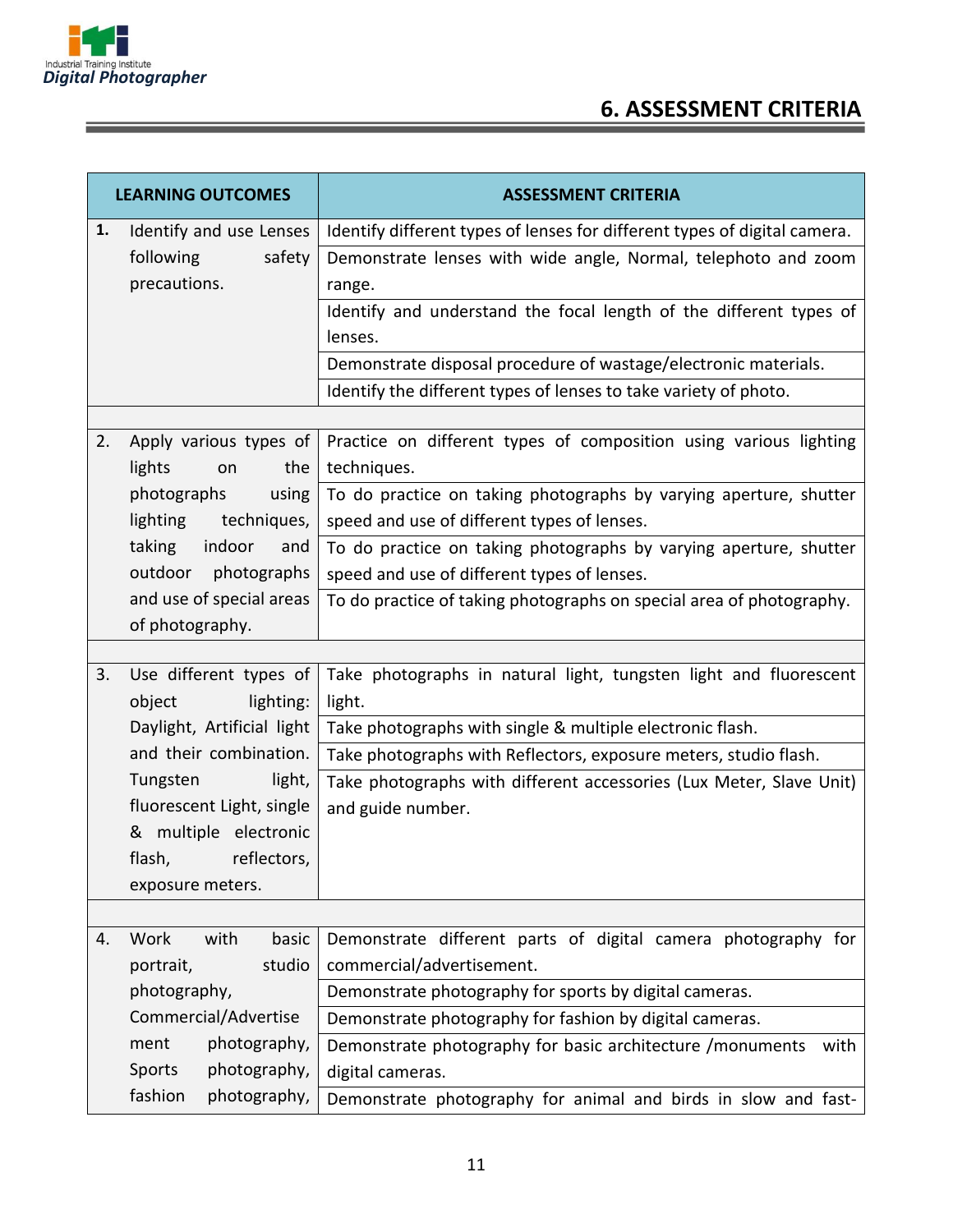

|    | slow and fast moving                                 | moving conditions by digital cameras.                               |  |  |
|----|------------------------------------------------------|---------------------------------------------------------------------|--|--|
|    | functions,<br>objects,                               | Demonstrate photography in night conditions for children/group by   |  |  |
|    | machines<br>and                                      | digital cameras                                                     |  |  |
|    | landscape,<br>processes,                             |                                                                     |  |  |
|    | architecture,<br>night                               |                                                                     |  |  |
|    | photography children,                                |                                                                     |  |  |
|    | animal, birds, shooting                              |                                                                     |  |  |
|    | spot etc. by digital                                 |                                                                     |  |  |
|    | candid<br>camera,                                    |                                                                     |  |  |
|    | photography,<br>time                                 |                                                                     |  |  |
|    | lapse photography.                                   |                                                                     |  |  |
|    |                                                      |                                                                     |  |  |
| 5. | Apply<br>Computer                                    | Work with operating software with accessories and configuration of  |  |  |
|    | Fundamentals<br>Monitor                              | multimedia PC with other application software. Monitor Calibration. |  |  |
|    | Calibration, Interfaces.                             | Work on multimedia platform for internet and its functions.         |  |  |
|    |                                                      |                                                                     |  |  |
| 6. | Apply<br>image                                       | Perform digital editing by using bit map and vector based image     |  |  |
|    | transportation by using                              | editing software.                                                   |  |  |
|    | editing software, taking                             | Demonstrate ability of taking printouts of photographs taken by a   |  |  |
|    | printouts of photographs                             | digital camera from computer printer.                               |  |  |
|    | using<br>computer<br>by<br>from<br>digital<br>system | Explain the concept of image transportation to storage media.       |  |  |
|    | camera.                                              | Demonstrate sending photographs through internet/E-mail.            |  |  |
|    |                                                      |                                                                     |  |  |
| 7. | Develop the skill<br>&                               | Demonstrate ability to work with Adjustment Layers.                 |  |  |
|    | knowledge<br>οf                                      | Demonstrate blending modes for layers using filters, styles, and    |  |  |
|    | Multimedia<br>in                                     | effects, working with text layers.                                  |  |  |
|    | Photography.                                         | Repair and retouching tools and techniques with the Smart Brush and |  |  |
|    | Demonstrate most of                                  | adjustment layers.                                                  |  |  |
|    | the important aspects                                | Demonstrate colour spaces, colour management, and printing.         |  |  |
|    | of<br>Photo<br>Editing                               | Demonstrate resolution and pixels for printing image with the we    |  |  |
|    | software<br>Elements.                                | band working with old photos. Scanning, colorizing, black & white.  |  |  |
|    | the<br>Show<br>usual                                 | Perform slide shows with adding music and titles to old photographs |  |  |
|    | workflow<br>for<br>steps                             | and old video.                                                      |  |  |
|    | photo<br>editing,                                    | Demonstrate the Photo merge tools to combine the best parts of      |  |  |
|    | organizing and sharing.                              | photos/video.                                                       |  |  |
|    |                                                      |                                                                     |  |  |
| 8. | Work with<br>Images<br>&                             | Demonstrate can photographs and capture frames and making still     |  |  |
|    | Graphics.                                            | images in multimedia application.                                   |  |  |
|    |                                                      |                                                                     |  |  |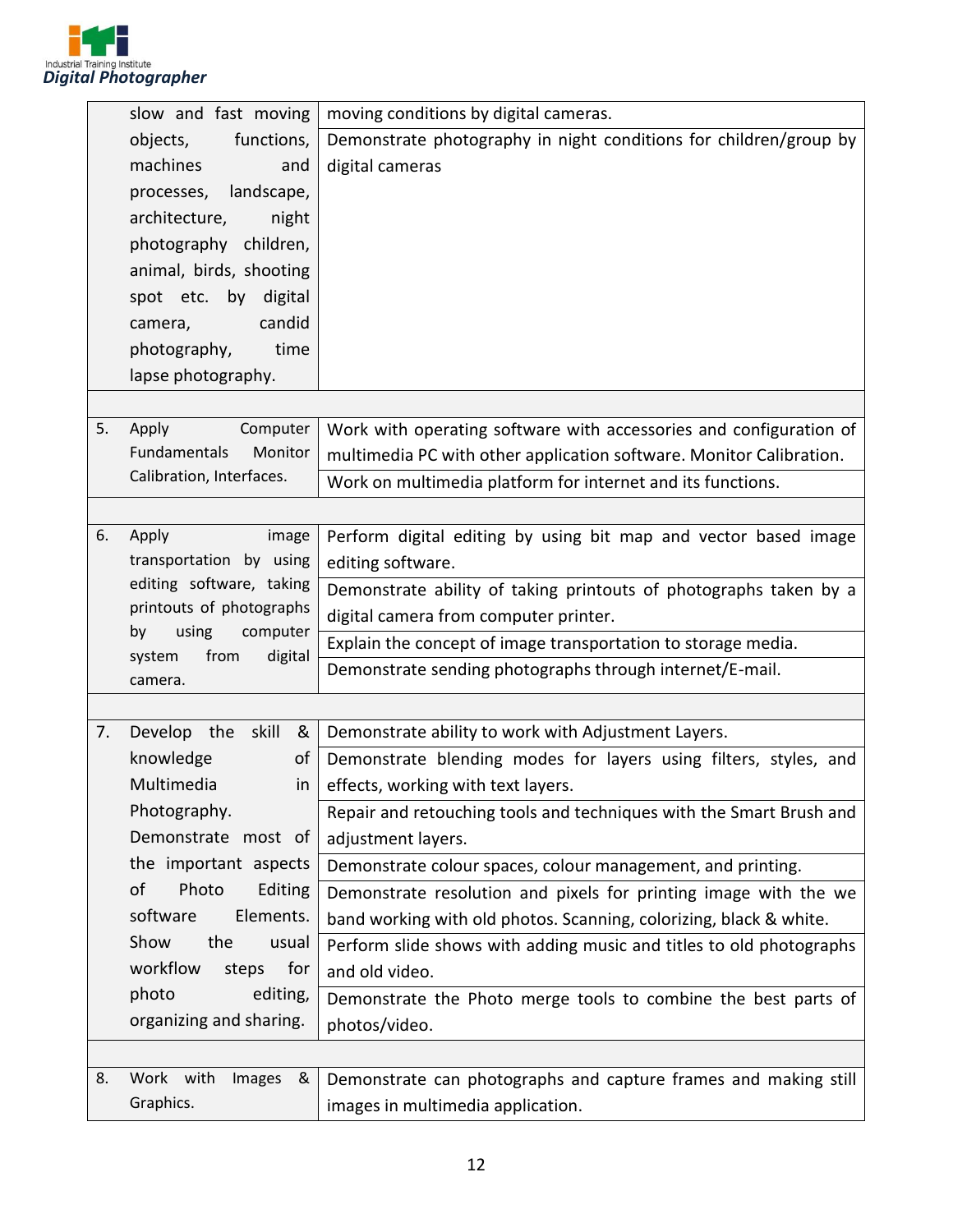

| 9.                                                                                         | Demonstrate Four Key                                 | Demonstrate the methods of storing & processing (Raster method,<br>Vector method) - Factors influencing quality (Resolution, Pixel depth,<br>Pixel aspect ratio) - Colour models.<br>Demonstrate methods of capturing: Scanner - Digital Camera -<br>Frame Grabber and IMAGE COMPRESSION<br>Demonstrate hard skill: Technical |
|--------------------------------------------------------------------------------------------|------------------------------------------------------|-------------------------------------------------------------------------------------------------------------------------------------------------------------------------------------------------------------------------------------------------------------------------------------------------------------------------------|
|                                                                                            | Skills of a successful                               | Demonstrate on hard: Artistic                                                                                                                                                                                                                                                                                                 |
| Photographer<br>and<br>Procurement of a good<br>quality cameras and its<br>accessories.    |                                                      | Communication skill and body language to be checked.                                                                                                                                                                                                                                                                          |
|                                                                                            |                                                      |                                                                                                                                                                                                                                                                                                                               |
|                                                                                            | different<br>video<br>10. Use<br>equipment and their | Work with digital video cameras on tripod stand, VTR, Camcorder,<br>Monitor.                                                                                                                                                                                                                                                  |
|                                                                                            | operations.Demonstrat                                | Set up a single camera unit: Black balance and White balance,                                                                                                                                                                                                                                                                 |
|                                                                                            | e the basic principles of                            | Adjustment of viewfinder and monitor, Familiarization of in-camera                                                                                                                                                                                                                                                            |
|                                                                                            | video<br>and<br>audio<br>recording.                  | filters and other in-camera controls, Day-&-night Video-graphy by<br>manipulation of white balance.                                                                                                                                                                                                                           |
|                                                                                            |                                                      | Demonstrate operation of various camera movements.                                                                                                                                                                                                                                                                            |
|                                                                                            |                                                      |                                                                                                                                                                                                                                                                                                                               |
| 11. Apply skill of Editing<br>Techniques<br>and<br>the<br>motion<br>Picture<br>Photography |                                                      | Demonstrate basic shot terminology : Close up, Mid shot, Long shot,<br>Big close up, Mid-long shot, Extreme long shot, Point of view (POV)<br>shot, Over-the Shoulder(OSS) shot, high angle and low angle shot, top<br>angle shot.                                                                                            |
|                                                                                            | techniques.                                          | Demonstrate Action Axis (180 degree rule); matching of action, Static<br>and Dynamic Continuity, Reverse angle.                                                                                                                                                                                                               |
|                                                                                            |                                                      | Perform operations and Camera movements Pan, tilt, trolley, dolly,                                                                                                                                                                                                                                                            |
|                                                                                            |                                                      | crane, steady – cam and usage of other camera support.                                                                                                                                                                                                                                                                        |
|                                                                                            | 12. Apply<br>Principles<br>οf                        | Explain basic principle of light. (i) Electromagnetic spectrum, visible                                                                                                                                                                                                                                                       |
|                                                                                            | Light,<br>demonstrating                              | spectrum. (ii) Behavior of light (Direct and Indirect)(iii) Inverse square                                                                                                                                                                                                                                                    |
|                                                                                            | the quality and types of                             | law. (iv) Basic principles of color, Color temperature, CIE diagram,                                                                                                                                                                                                                                                          |
|                                                                                            | lights.                                              | trichromatic theory of vision.                                                                                                                                                                                                                                                                                                |
|                                                                                            |                                                      | Work on quality of light: Specular, diffused and bounced. (ii) Types of                                                                                                                                                                                                                                                       |
|                                                                                            |                                                      | light: Natural day light, Incandescent, (tungsten- halogen, LED and<br>PAR etc.                                                                                                                                                                                                                                               |
|                                                                                            |                                                      | Work on Low key and High key technique of lighting, use of back                                                                                                                                                                                                                                                               |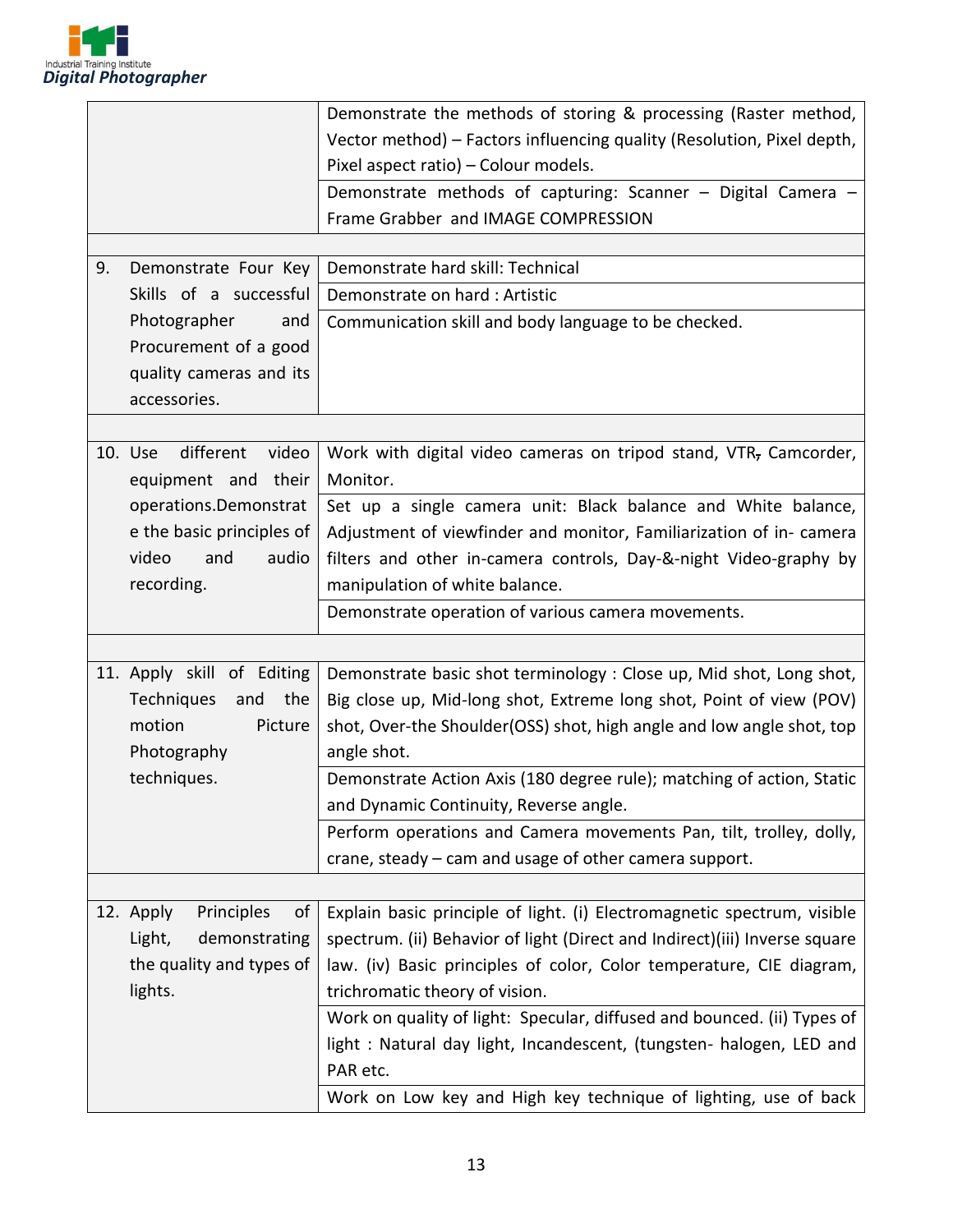

|  |                              | light, kicker and background light. Practice to light up 2-point and 3-  |  |  |
|--|------------------------------|--------------------------------------------------------------------------|--|--|
|  |                              | point lighting in an indoor situation. Light source filters and gels for |  |  |
|  |                              | mixed lighting situation.                                                |  |  |
|  |                              | Use the reflectors, mirrors, skimmers as fill light in an outdoor        |  |  |
|  |                              | situation.                                                               |  |  |
|  |                              |                                                                          |  |  |
|  | 13. Demonstrate<br>the       | Handle digital video camera and their accessories, camera Movement       |  |  |
|  | Shooting techniques by       | - Pan - tilt-Zoom. Dimension of image.                                   |  |  |
|  | using<br>digital<br>video    | Explain basic camera do's and "dont's Before and after the shoot.        |  |  |
|  | camera with pan-tilt-        | Work on DSLR and video camera. Assignment must be given at week          |  |  |
|  | and<br>use<br>zoom<br>0t     | end and monitored regularly.                                             |  |  |
|  | camcorder<br>camera          |                                                                          |  |  |
|  | operating techniques.        |                                                                          |  |  |
|  |                              |                                                                          |  |  |
|  | Audio<br>14. Apply<br>the    | Work on the concept of audio video recording using External              |  |  |
|  | recording<br>sound<br>by     | Microphone and Line recording.                                           |  |  |
|  | using different types of     | Perform mixing, editing, dubbing of sound.                               |  |  |
|  | microphones. Mixing,         |                                                                          |  |  |
|  | editing, dubbing and         |                                                                          |  |  |
|  | sweetening of sound.         |                                                                          |  |  |
|  |                              |                                                                          |  |  |
|  | point<br>15. Use of<br>three | Practice for Lighting of different areas of video shooting.              |  |  |
|  | video<br>lighting<br>for     | Practice on three point lighting, indoor and outdoor lighting etc.       |  |  |
|  | shooting in a studio         |                                                                          |  |  |
|  | of<br>and<br>selection       | Practice on hard and soft lighting. Single camera lighting, bounce       |  |  |
|  | shooting<br>camera,          | lighting.                                                                |  |  |
|  | lights<br>studio             | Use of reflectors& skimmer.                                              |  |  |
|  | field<br>accessories<br>for  |                                                                          |  |  |
|  | lighting.                    |                                                                          |  |  |
|  |                              |                                                                          |  |  |
|  | 16. Make<br>documentary      | Shoot different areas and topics such as sports, wildlife, modelling,    |  |  |
|  | films, Shoot interviews,     | demand documentary, serial.                                              |  |  |
|  | make<br>and<br>news,         | Perform shooting of news, interview, seminar/ workshop, industrial,      |  |  |
|  | advertisements etc.          | broadcasting, musical event, Advertisement, Architectural,<br>live       |  |  |
|  |                              | monuments, travel videos and Landscapes.                                 |  |  |
|  |                              |                                                                          |  |  |
|  |                              |                                                                          |  |  |
|  | 17. Work<br>with<br>post-    | Demonstrate Video Editing Process.                                       |  |  |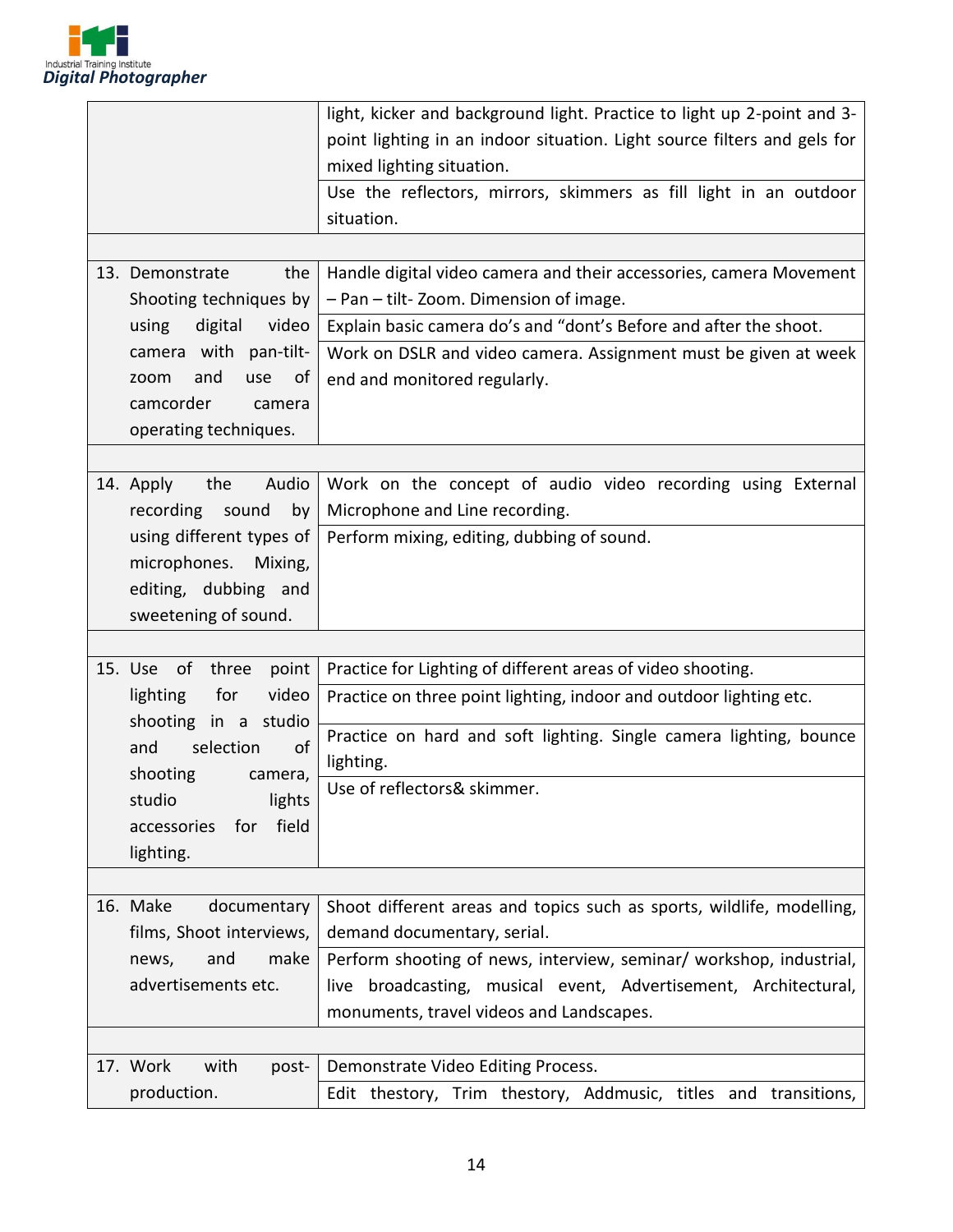

|                            | Rearranging, adding and removing sections of video clips and audio   |  |  |
|----------------------------|----------------------------------------------------------------------|--|--|
|                            | clips. Applying colour correction, filters and other enhancements,   |  |  |
|                            | Creating transitions between clips.                                  |  |  |
|                            | Perform Non-Linear Video Editing technique and their utilisation for |  |  |
|                            | various types of production.                                         |  |  |
|                            |                                                                      |  |  |
| 18. Apply the necessity of | Make a plan for production and qualities of a good production.       |  |  |
| planning a production      | Explain principle of direction during production, objective to be    |  |  |
| while working.             | coped with during pre-production.                                    |  |  |
|                            |                                                                      |  |  |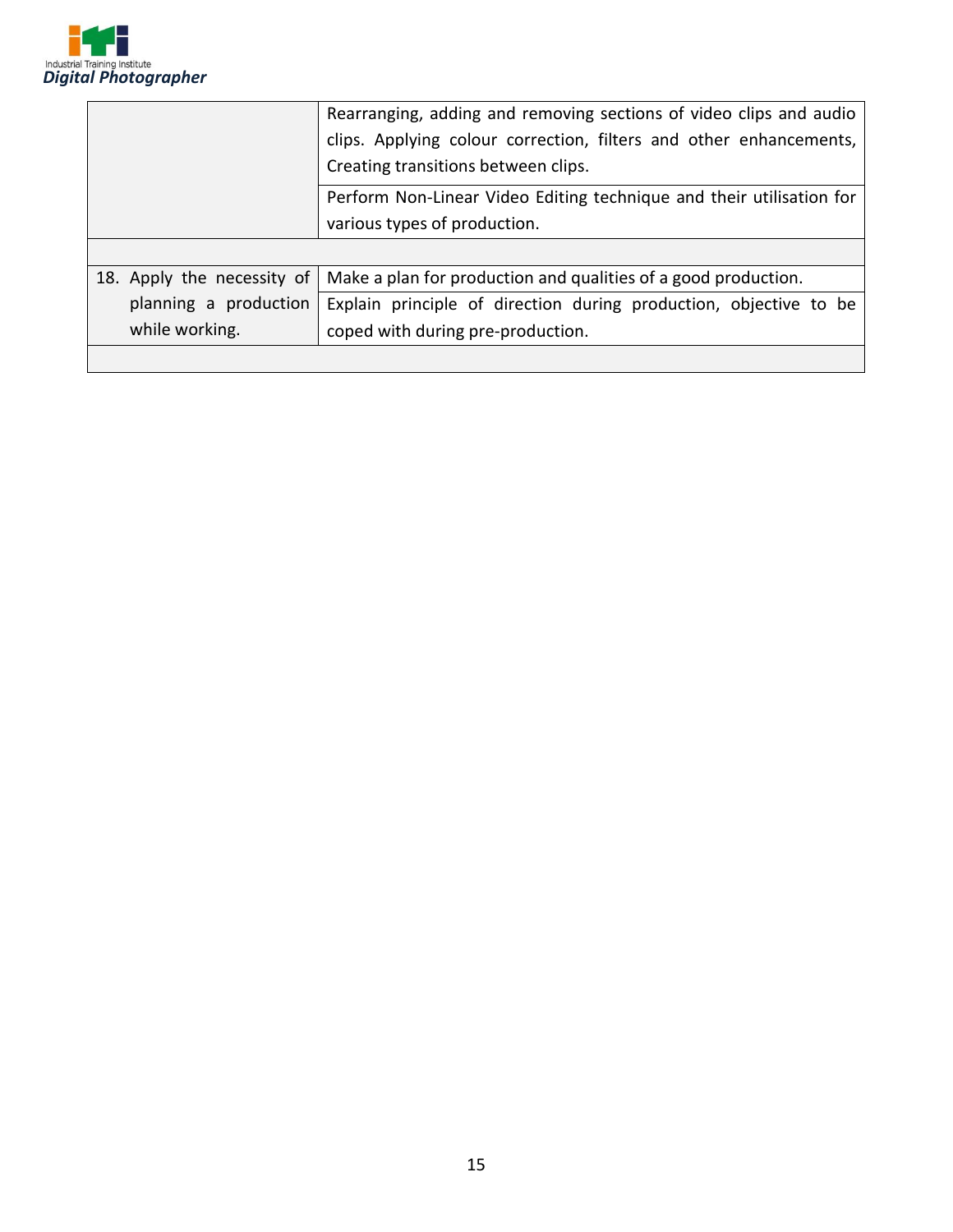

î

## **7. TRADE SYLLABUS**

| <b>SYLLABUS FOR DIGITAL PHOTOGRAPHER TRADE</b>                       |                                                                      |                            |                                                                                                                                                                                                                                                                                                                                                                                                                                                                                                                                                                                                                                                  |                                                                                                                                                                                                                                                                                                                     |  |  |
|----------------------------------------------------------------------|----------------------------------------------------------------------|----------------------------|--------------------------------------------------------------------------------------------------------------------------------------------------------------------------------------------------------------------------------------------------------------------------------------------------------------------------------------------------------------------------------------------------------------------------------------------------------------------------------------------------------------------------------------------------------------------------------------------------------------------------------------------------|---------------------------------------------------------------------------------------------------------------------------------------------------------------------------------------------------------------------------------------------------------------------------------------------------------------------|--|--|
|                                                                      | <b>DURATION: ONE YEAR</b>                                            |                            |                                                                                                                                                                                                                                                                                                                                                                                                                                                                                                                                                                                                                                                  |                                                                                                                                                                                                                                                                                                                     |  |  |
| <b>Duration</b>                                                      | <b>Reference Learning</b><br><b>Outcome</b>                          |                            | <b>Professional Skills</b><br>(Trade Practical)<br><b>With Indicative Hours</b>                                                                                                                                                                                                                                                                                                                                                                                                                                                                                                                                                                  | <b>Professional Knowledge</b><br>(Trade Theory)                                                                                                                                                                                                                                                                     |  |  |
| Professional<br>Skill 60 Hrs;<br>Professional<br>Knowledge<br>12 Hrs | Identify<br>and<br>use<br>following<br>Lenses<br>safety precautions. | 1.<br>2.<br>3.<br>4.<br>5. | Identification of basic first aid<br>devices and use them<br>in<br>different circumstances.<br>(5)<br>hrs)<br>Identification of different fire<br>Extinguishers and its use as<br>per requirement and also the<br>use of safety alarms. (5 hrs)<br>identify, handle<br>To<br>and<br>disposed<br>off<br>dangerous<br>goods according to policy and<br>procedures and also know<br>how to report to supervisor<br>/competent authority in case<br>of any incident. (10 hrs)<br>To identify and<br>observe<br>evacuation<br>procedure<br>according to site policy. (5<br>hrs)<br>To identify different types of<br>digital<br>cameras<br>and<br>its | Importance<br>of<br>safety<br>and<br>general precautions.<br>Observed in the trade by the<br>Institution. Care & maintenance<br>of equipments & material.<br>Introduction to photography<br>and its applications.<br>Introduction to Cameras & it's<br>History (From pin-hole camera<br>to digital camera) (06 hrs) |  |  |
|                                                                      |                                                                      | 6.                         | different parts. (5 hrs.)<br>To identify different types of<br>lenses for different types of                                                                                                                                                                                                                                                                                                                                                                                                                                                                                                                                                     | <b>Types of Lenses</b><br>Four basic types of lenses, they                                                                                                                                                                                                                                                          |  |  |
|                                                                      |                                                                      | 7.                         | digital camera (5hrs)<br>To use the lenses with wide<br>angle, Normal, telephoto and<br>zoom range. (10 Hrs)                                                                                                                                                                                                                                                                                                                                                                                                                                                                                                                                     | •Normal<br>•Wide<br>angle<br>are:<br>•Telephoto •Zoom<br>Introduction to Focal length.                                                                                                                                                                                                                              |  |  |
|                                                                      |                                                                      | 8.                         | Identify and understand the<br>focal length of the different                                                                                                                                                                                                                                                                                                                                                                                                                                                                                                                                                                                     | Depth-of-field<br>in comparison<br>with human eye. Depth of focus                                                                                                                                                                                                                                                   |  |  |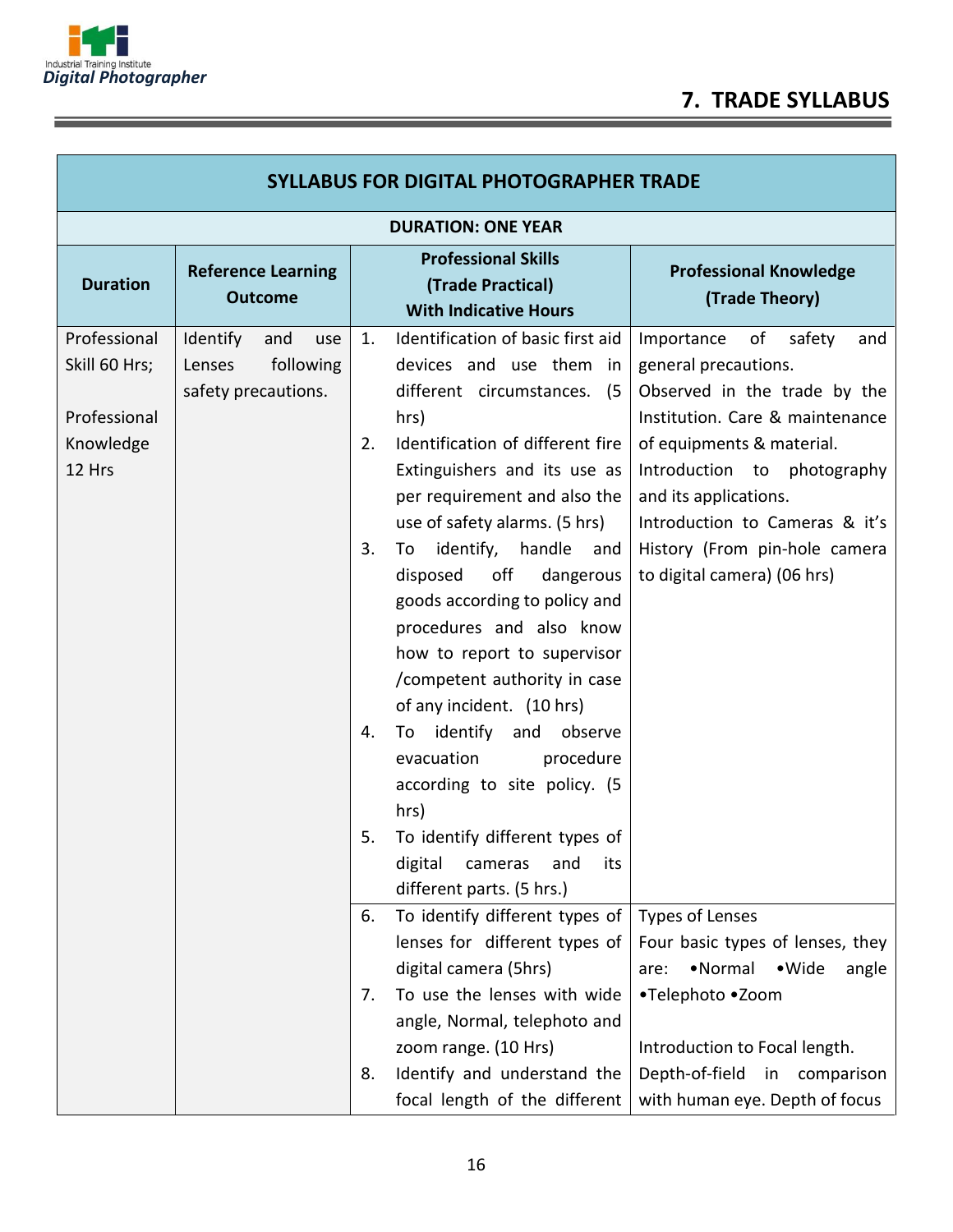

|               |                         |    | types of lenses. (5 Hrs)           | Perspective ,aberrations of      |
|---------------|-------------------------|----|------------------------------------|----------------------------------|
|               |                         | 9. | Identify and practice the          | Lens. (06 hrs)                   |
|               |                         |    | different types of lenses to       |                                  |
|               |                         |    | take variety of photo. (5Hrs)      |                                  |
|               |                         |    | 10. Practice with digital camera   |                                  |
|               |                         |    | lenses with depth of field. (5     |                                  |
|               |                         |    | hrs)                               |                                  |
| Professional  | Apply various types     |    | 11. Practice on different types of | Correct Exposure, ('rules' of    |
| Skill 60 Hrs; | of lights on the        |    | composition using various          | photographic composition)        |
|               | photographs using       |    | lighting techniques. (15 hrs)      |                                  |
| Professional  | lighting techniques,    |    | 12. To do practice on taking       | Conception of aperture, shutter  |
| Knowledge     | taking indoor and       |    | photographs<br>by<br>varying       | speed, ISO.                      |
| 12 Hrs        | outdoor                 |    | aperture, shutter speed and        |                                  |
|               | photographs<br>and      |    | use of different types of          | Knowledge of Pixels& their uses. |
|               | use of special areas    |    | lenses. (15 Hrs)                   | Use of lens hood, tripod and     |
|               | of photography.         |    | 13. To do practice on taking       | mono pod stand. (12 hrs)         |
|               |                         |    | photographs<br>by<br>varying       |                                  |
|               |                         |    | aperture, shutter speed and        |                                  |
|               |                         |    | use of different types of          |                                  |
|               |                         |    | lenses. (15 Hrs)                   |                                  |
|               |                         |    | 14. To do practice of taking       |                                  |
|               |                         |    | photographs on special area        |                                  |
|               |                         |    | of photography. (15Hrs)            |                                  |
| Professional  | Use different types     |    | 15. To<br>practice<br>of<br>taking | Understanding<br>visual          |
| Skill 60 Hrs; | of object lighting:     |    | photographs in natural light,      | communication and aesthetic in   |
|               | Artificial<br>Daylight, |    | light<br>tungsten<br>and           | Photography. Theory of light     |
| Professional  | light<br>and their      |    | fluorescent light. (20 hrs)        | and sources.                     |
| Knowledge     | combination.            |    | practice<br>16. To<br>of<br>taking | White<br>balance,<br>Kelvin      |
| 12 Hrs        | Tungsten<br>light,      |    | photographs with single &          | temperature & colour balance.    |
|               | fluorescent<br>Light,   |    | multiple electronic flash (10      | (12 hrs)                         |
|               | single &<br>multiple    |    | hrs)                               |                                  |
|               | electronic<br>flash,    |    | 17. To<br>practice<br>of<br>taking |                                  |
|               | reflectors, exposure    |    | photographs with Reflectors,       |                                  |
|               | meters.                 |    | exposure<br>meters,<br>studio      |                                  |
|               |                         |    | flash. (20 hrs)                    |                                  |
|               |                         |    | practice<br>18. To<br>taking<br>of |                                  |
|               |                         |    | photographs with different         |                                  |
|               |                         |    | accessories (Lux Meter, Slave      |                                  |
|               |                         |    | Unit) and guide number. (10        |                                  |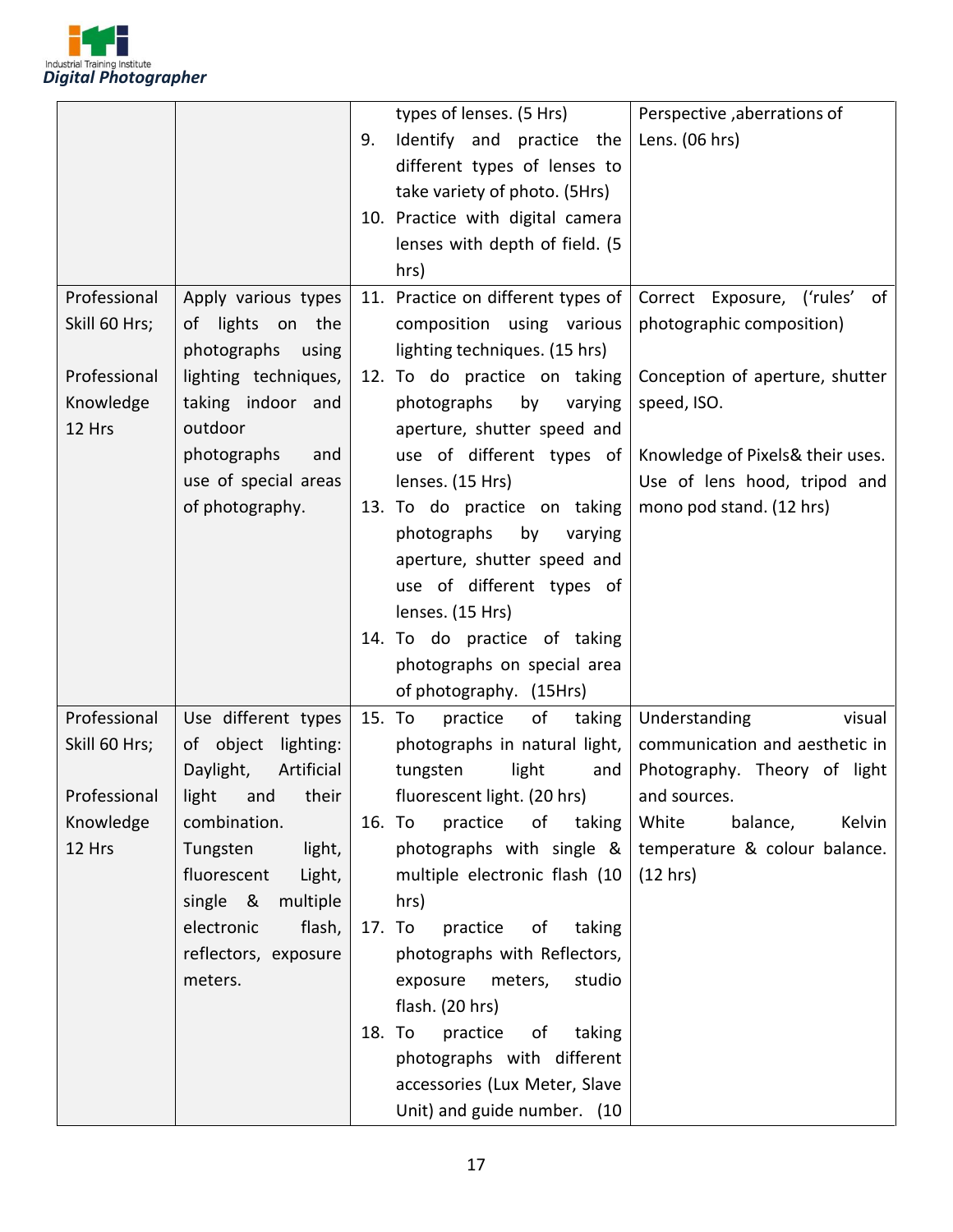

|               |                        | Hrs)                               |                                        |
|---------------|------------------------|------------------------------------|----------------------------------------|
| Professional  | Work<br>with<br>basic  | 19. Practice on different parts of | of<br>Understand<br>&<br>special       |
| Skill 90 Hrs; | portrait,<br>studio    | digital camera photography         | professional<br>shooting               |
|               | photography,           | for                                | techniques.                            |
| Professional  | Commercial/Adverti     | commercial/advertisement.(         | Learning & usage of various            |
| Knowledge     | sement                 | 20 Hrs)                            | filters like-<br>(ND-Neutral           |
| 18 Hrs        | photography, Sports    | 20. Practice of photography for    | Density, Gradient Filters) (18         |
|               | photography,           | sports by digital cameras(20       | hrs)                                   |
|               | fashion                | Hrs)                               |                                        |
|               | photography, slow      | 21. Practice of photography for    |                                        |
|               | and fast<br>moving     | fashion by digital cameras(10      |                                        |
|               | functions,<br>objects, | Hrs)                               |                                        |
|               | machines<br>and        | 22. Practice of photography for    |                                        |
|               | land<br>processes,     | basic<br>architecture              |                                        |
|               | scape, architecture,   | with digital<br>/monuments         |                                        |
|               | night photography      | cameras. (20 Hrs)                  |                                        |
|               | children,<br>animal,   | 23. Practice of photography for    |                                        |
|               | birds, shooting spot   | animal and birds in slow and       |                                        |
|               | by<br>digital<br>etc.  | fast-moving conditions<br>by       |                                        |
|               | candid<br>camera,      | digital cameras(10 Hrs)            |                                        |
|               | photography, time      | 24. Practice of photography in     |                                        |
|               | lapse photography.     | night<br>conditions<br>for         |                                        |
|               |                        | children/group<br>by<br>digital    |                                        |
|               |                        | cameras(10 Hrs)                    |                                        |
| Professional  | Computer<br>Apply      | 25. Practice<br>operating<br>on    | Basics of Computers, OS, RAM,          |
| Skill 30 Hrs; | Fundamentals           | software<br>with<br>accessories    | <b>ROM</b><br>Graphic<br>and<br>cards, |
|               | Monitor Calibration,   | configuration<br>and               | of   Concept of operating software,    |
| Professional  | Interfaces.            | multimedia PC with other           | functions and its uses.                |
| Knowledge     |                        | software.<br>application           | Basics of Internet, different          |
| 06 Hrs        |                        | Monitor Calibration. (15 Hrs)      | image editing software & its           |
|               |                        | 26. Practice<br>multimedia<br>on   | application.                           |
|               |                        | platform for internet and its      | Multimedia<br>platform,                |
|               |                        | functions. (15 Hrs)                | accessories and configuration of       |
|               |                        |                                    | multimedia PC. (06 hrs)                |
| Professional  | image<br>Apply         | 27. Practice on digital editing by | Knowledge of image editing             |
| Skill 60 Hrs; | transportation<br>by   | using bit map and vector           | software.<br>Knowledge<br>of           |
|               | editing<br>using       | based<br>image<br>editing          | different types of printing media      |
| Professional  | software,<br>taking    | software. (20 Hrs)                 | for hard copy.                         |
| Knowledge     | printouts<br>οf        | 28. Practice on ability of taking  | Knowledge of different types of        |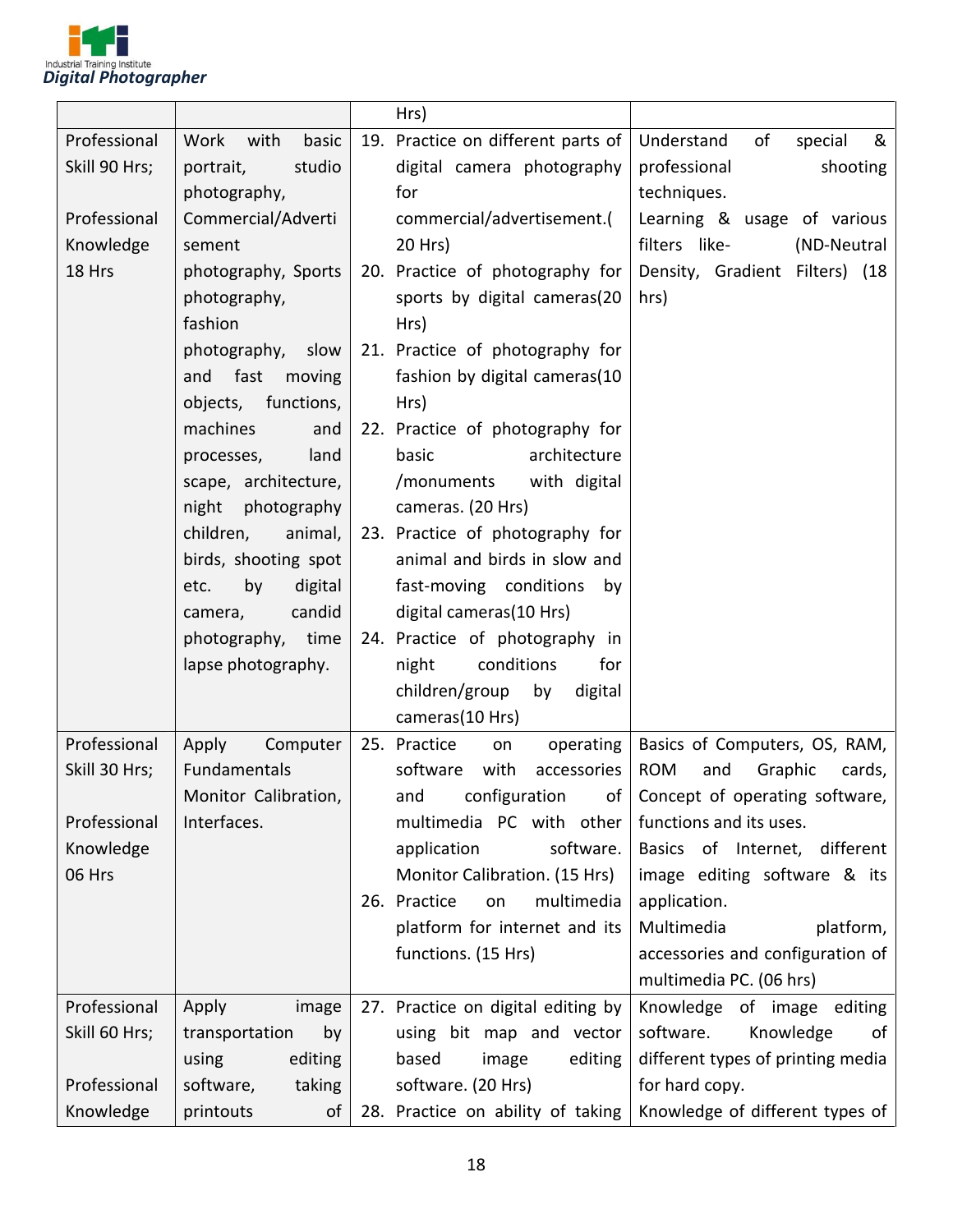

| 12 Hrs        | photographs<br>by     | printers in respect of their<br>of<br>photographs<br>printouts   |
|---------------|-----------------------|------------------------------------------------------------------|
|               | computer<br>using     | taken by a digital camera<br>resolution. (12 hrs)                |
|               | system from digital   | from computer printer. (20                                       |
|               | camera.               | Hrs)                                                             |
|               |                       | 29. Practice on the concept of                                   |
|               |                       | transportation<br>image<br>to                                    |
|               |                       | storage media. (15 Hrs)                                          |
|               |                       | 30. Practice<br>οf<br>sending                                    |
|               |                       | through<br>photographs                                           |
|               |                       | internet/E-mail. (5 Hrs)                                         |
| Professional  | Develop the skill &   | 31. Practice on ability to Work<br>Workflow steps for<br>editing |
| Skill 90 Hrs; | knowledge<br>of       | with Adjustment Layers. (10<br>photos<br>Photo<br>editing<br>in  |
|               | Multimedia<br>in      | software & Elements, learning<br>Hrs)                            |
| Professional  | Photography.          | 32. Practice on blending modes<br>the tools and techniques in a  |
| Knowledge     | Demonstrate<br>most   | for layer susing filters, styles,<br>natural way. (18 hrs)       |
| 18 Hrs        | of the<br>important   | and effects, working with                                        |
|               | of Photo<br>aspects   | text layers. (10 Hrs)                                            |
|               | software<br>Editing   | 33. Practice on repairing<br>and                                 |
|               | Elements. Show the    | retouching<br>tools<br>and                                       |
|               | workflow<br>usual     | techniques with the Smart                                        |
|               | for<br>photo<br>steps | Brush and adjustment layers.                                     |
|               | editing, organizing,  | (10 Hrs)                                                         |
|               | and sharing.          | 34. Practice on colour spaces,                                   |
|               |                       | colour<br>management,<br>and                                     |
|               |                       | printing. (10 Hrs)                                               |
|               |                       | 35. Practice on resolution and                                   |
|               |                       | pixels for printing image with                                   |
|               |                       | the web and working with                                         |
|               |                       | old<br>photos.<br>Scanning,                                      |
|               |                       | colorizing, black & white. (15                                   |
|               |                       | Hrs)                                                             |
|               |                       | 36. Practice on slide shows with                                 |
|               |                       | adding music and titles to old                                   |
|               |                       | photographs and old video.                                       |
|               |                       | (10 Hrs)                                                         |
|               |                       | 37. Practice by using the Photo                                  |
|               |                       | merge tools to combine the                                       |
|               |                       | best parts of photos/video.                                      |
|               |                       | (10 Hrs)                                                         |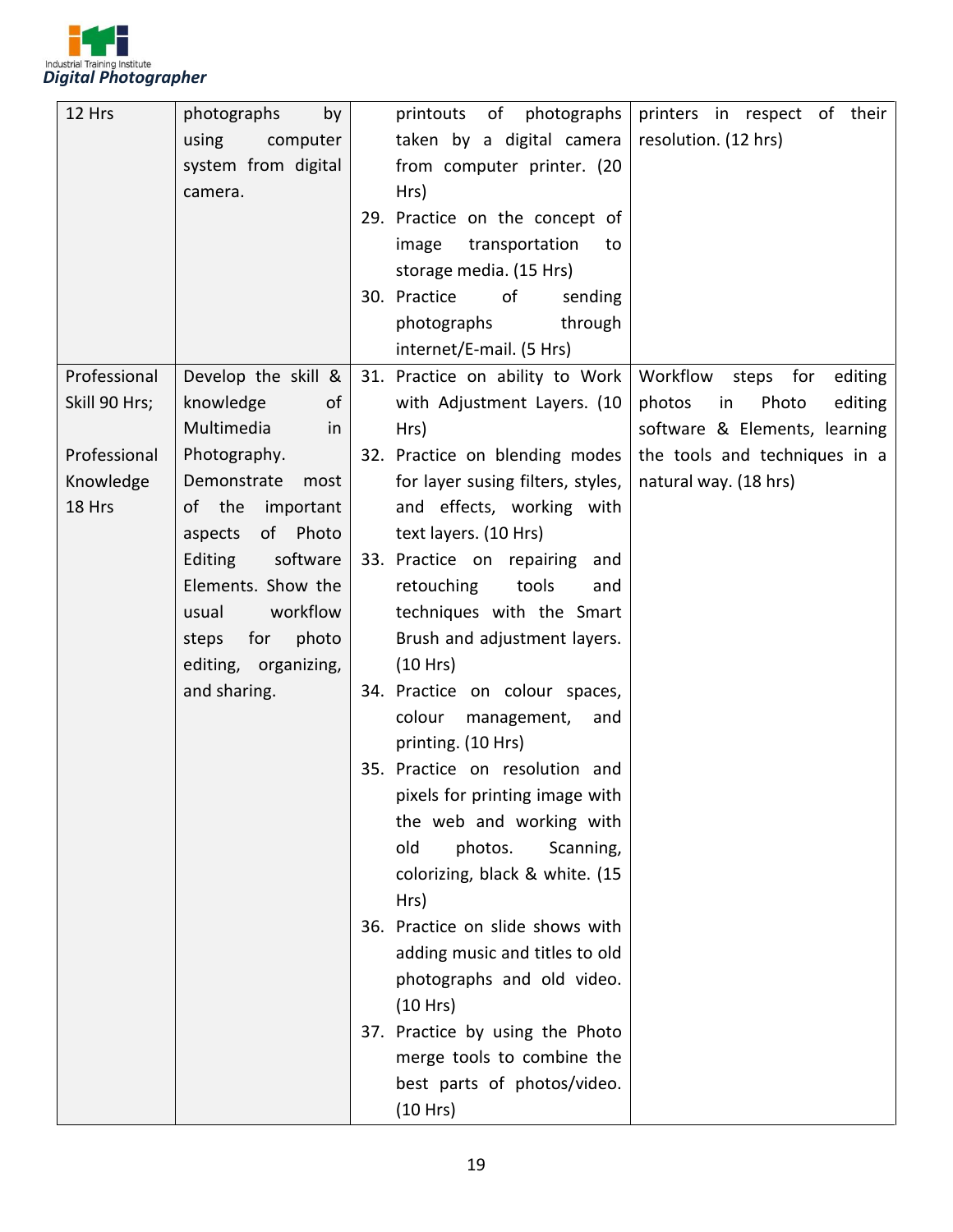

| Professional  | Work with Images &                 | 38. Practice to scan photographs<br>Knowledge different types of            |
|---------------|------------------------------------|-----------------------------------------------------------------------------|
| Skill 30 Hrs; | Graphics.                          | and<br>capture<br>frames<br>scanners&<br>capture<br>cards,<br>and           |
|               |                                    | editing and capturing methods.<br>making<br>still<br>images<br>in           |
| Professional  |                                    | multimedia application.<br>Knowledge of photo editing<br>(5)                |
| Knowledge     |                                    | Hrs)<br>through different types<br>of                                       |
| 06 Hrs        |                                    | 39. DIGITAL IMAGE: Practice on<br>updated<br>photo<br>editing               |
|               |                                    | the methods of storing &<br>software's. (06 hrs)                            |
|               |                                    | processing (Raster method,                                                  |
|               |                                    | Vector method) - Factors                                                    |
|               |                                    | influencing<br>quality                                                      |
|               |                                    | (Resolution, Pixel depth, Pixel                                             |
|               |                                    | ratio)<br>aspect<br>Colour<br>$-$                                           |
|               |                                    | models. (15 Hrs)                                                            |
|               |                                    | 40. PRACTICE ON METHODS OF                                                  |
|               |                                    | CAPTURING:<br>Scanner                                                       |
|               |                                    | Digital Camera - Frame                                                      |
|               |                                    | Grabber<br><b>IMAGE</b><br>and                                              |
|               |                                    | <b>COMPRESSION (10 Hrs)</b>                                                 |
| Professional  | Demonstrate<br>four                | 41. Practice<br>skill:<br>External Soft skills. Internal Hard<br>hard<br>on |
| Skill 60 Hrs; | Key Skills<br>of<br>$\overline{a}$ | Skills.<br>Technical (20 Hrs)                                               |
|               | Successful                         | 42. Practice on hard: Artistic (10<br>Knowledge for the selection           |
| Professional  | Photographer<br>and                | criteria for a good quality<br>Hrs)                                         |
| Knowledge     | procurement<br>of                  | 43. Practice on soft skills (10 Hrs)<br>camera and its accessories.         |
| 12 Hrs        | quality<br>good                    | 44. Practice on Communication,                                              |
|               | and<br>its<br>cameras              | Body Language. (20 Hrs)<br>Etiquette of Photography Basic                   |
|               | accessories.                       | Rule for Photographer                                                       |
|               |                                    | Corporate Etiquette                                                         |
|               |                                    | <b>Ethics of Photographer</b>                                               |
|               |                                    | (NPPA)                                                                      |
|               |                                    | of skilled<br>The<br>combination                                            |
|               |                                    | photographer and the empathic                                               |
|               |                                    | communicator is what makes a                                                |
|               |                                    | successful<br>photographer.<br>(12)                                         |
|               |                                    | hrs)                                                                        |
| Professional  | Use different video                | 45. Practice with digital video<br>Persistence of Vision,                   |
| Skill 90 Hrs; | equipment and their                | cameras on tripod stand, VTR,<br>Understand the concept<br>of .             |
|               | operations.                        | Camcorder, Monitor. (30 Hrs)<br>handling the video cameras and              |
| Professional  | Demonstrate<br>the                 | 46. To set up a single camera<br>their accessories.                         |
| Knowledge     | basic principles of                | unit: Black balance and White                                               |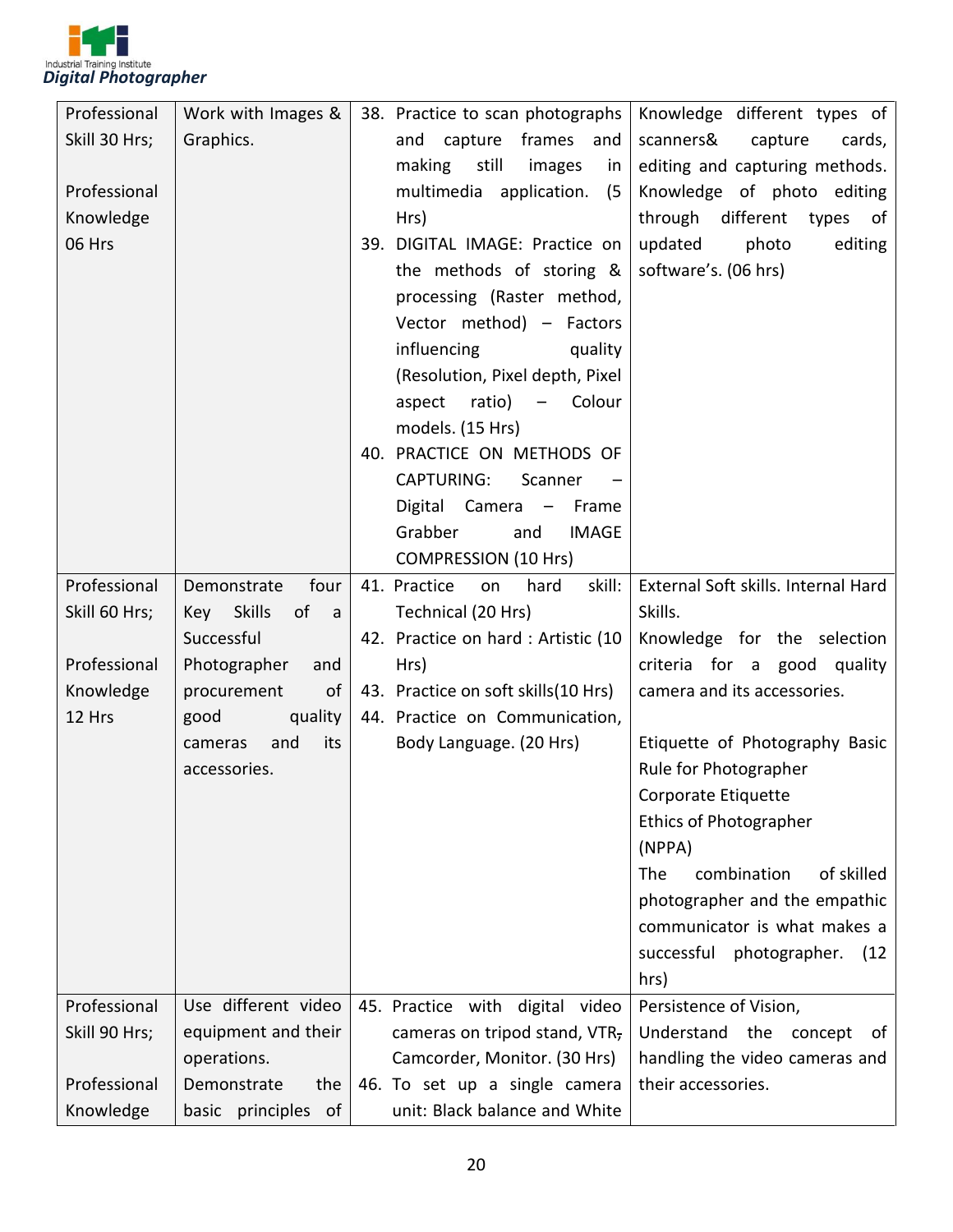

| 18 Hrs        | audio<br>video<br>and  | balance,<br>Adjustment<br>of        | Understand the techniques of                     |
|---------------|------------------------|-------------------------------------|--------------------------------------------------|
|               | recording.             | viewfinder<br>and<br>monitor,       | shooting etc.                                    |
|               |                        | Familiarization of in- camera       |                                                  |
|               |                        | filters and other in-camera         | Understanding<br>theoretical                     |
|               |                        | controls,<br>Day-&-night            | knowledge of videography. (18                    |
|               |                        | Videography by manipulation         | hrs)                                             |
|               |                        | of white balance. (20 Hrs)          |                                                  |
|               |                        | 47. Operational<br>practice<br>of   |                                                  |
|               |                        | various camera movements.           |                                                  |
|               |                        | (40 Hrs)                            |                                                  |
| Professional  | Apply skill of Editing | 48. Practice<br>basic<br>shot<br>on | Camera, parts & its Setting                      |
| Skill 90 Hrs; | Techniques and the     | terminology : Close up, Mid         | Knowledge<br>of<br>visual                        |
|               | motion<br>Picture      | shot, Long shot, Big close up,      | composition<br>and<br>aesthetic                  |
| Professional  | Photography            | Mid-long shot, Extreme long         | approaches. Knowledge of still                   |
| Knowledge     | techniques.            | shot, Point of view (POV)           | digital camera, Video camera                     |
| 18 Hrs        |                        | shot, Over-the Shoulder (OSS)       | and drone camera. (18 hrs)                       |
|               |                        | shot, high angle and low            |                                                  |
|               |                        | angle shot, top angle shot. (30     |                                                  |
|               |                        | Hrs)                                |                                                  |
|               |                        | 49. Practice on Action Axis (180    |                                                  |
|               |                        | degree rule); matching of           |                                                  |
|               |                        | action, Static and Dynamic          |                                                  |
|               |                        | Continuity, Reverse angle. (30      |                                                  |
|               |                        | Hrs)                                |                                                  |
|               |                        | 50. Operations<br>and<br>Camera     |                                                  |
|               |                        | movements Pan, tilt, trolley,       |                                                  |
|               |                        | $d$ olly, crane, steady $-$ cam and |                                                  |
|               |                        | of<br>other<br>usage<br>camera      |                                                  |
|               |                        | support. (30 Hrs)                   |                                                  |
| Professional  | Apply Principles of    | 51. Practice on basic principle of  | <b>Basic</b><br>principle<br>of<br>light.<br>(i) |
| Skill 30 Hrs; | Light, demonstrating   | light.                              | Electromagnetic<br>spectrum,                     |
|               | quality<br>the<br>and  | (i) Electromagnetic spectrum,       | visible spectrum. (ii) Behaviour                 |
| Professional  | types of lights.       | visible spectrum.                   | of light falling on an object $-$                |
| Knowledge     |                        | (ii) Behaviour of light (Direct     | reflection<br>absorption,                        |
| 06 Hrs        |                        | and Indirect)                       | refraction,<br>transmission,                     |
|               |                        | (iii) Inverse square law.           | diffraction,<br>dispersion,                      |
|               |                        | (iv) Basic principles of color,     | scattering of light, refractive                  |
|               |                        | Color<br>temperature, CIE           | index. (iii) Inverse square law.                 |
|               |                        | trichromatic<br>diagram,            | (iv) Basic principles of color, CIE              |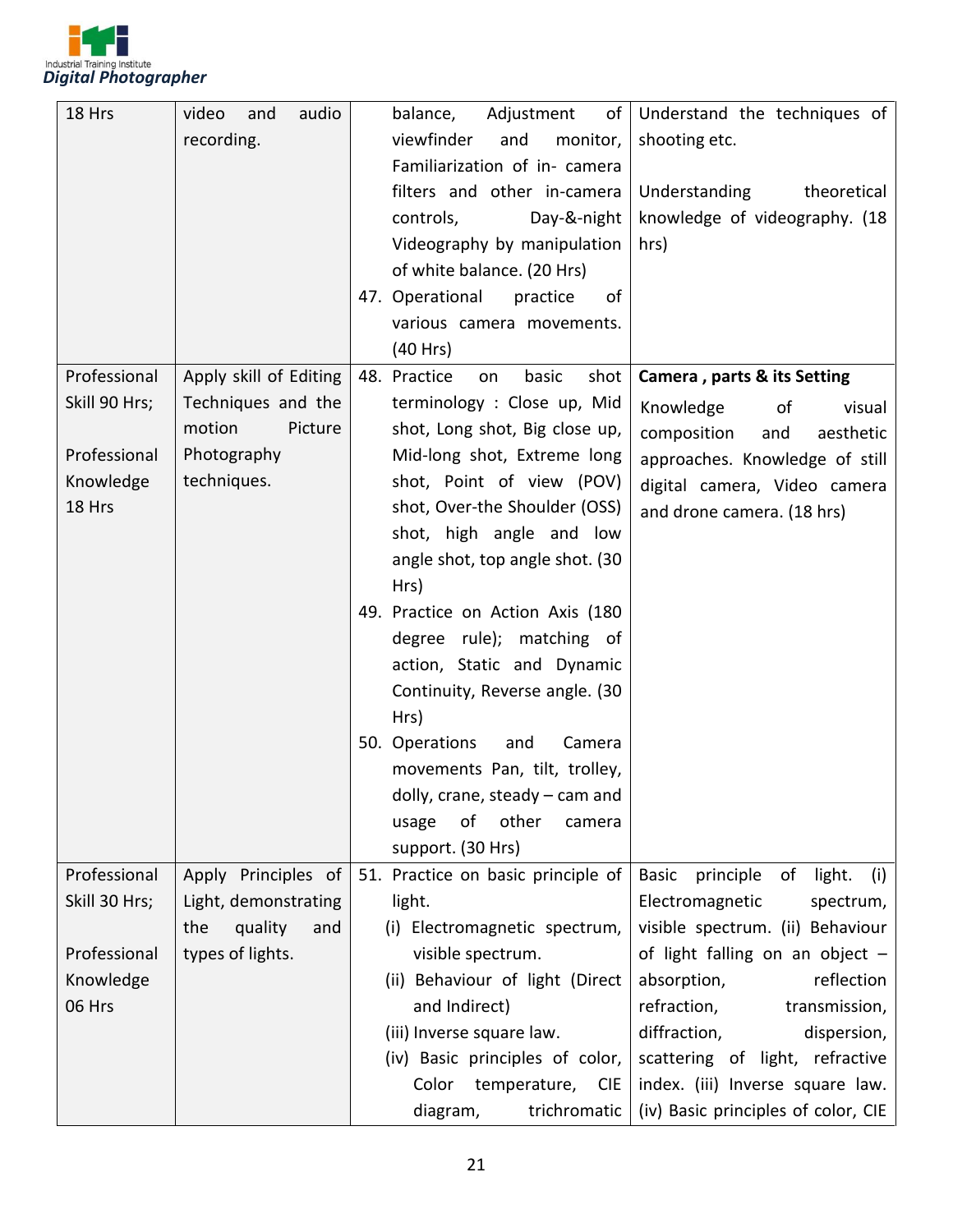

|               |                        | theory of vision. (10 Hrs)          | diagram, trichromatic theory of            |
|---------------|------------------------|-------------------------------------|--------------------------------------------|
|               |                        | 52. Practice on quality of light:   | vision. 2. (i) Quality of light :          |
|               |                        | diffused<br>Specular,<br>and        | Specular, diffused and bounced.            |
|               |                        | bounced. (ii) Types of light :      | (ii) Types of light: Natural day           |
|               |                        | Natural<br>day<br>light,            | light, Incandescent, (tungsten-            |
|               |                        | Incandescent,<br>(tungsten-         | halogen, [Tenner (10K), Senior             |
|               |                        | halogen, LED and PAR etc.           | (5K), Junior (2K), Baby (1K), Inkie        |
|               |                        | (10Hrs)                             | Multi<br>10,<br>Multi<br>20<br>etc],       |
|               |                        | 53. Practice on Low key and High    | photoflood), fluorescent, (Kino            |
|               |                        | key technique of lighting, use      | Flo), Metal Halide enclosed AC             |
|               |                        | of back light, kicker and           | (HMI)<br>etc.<br>3.<br>arc<br><b>Basic</b> |
|               |                        | background light. Practice to       | understanding of lighting ratio            |
|               |                        | light up 2-point and 3-point        | $(key + fill : fill alone)$ use of back    |
|               |                        | lighting in an indoor situation.    | light, kicker and back ground              |
|               |                        | Light source filters and gels       | light. How to lit up an indoor             |
|               |                        | for mixed lighting situation. (5    | situation. Use of light source             |
|               |                        | Hrs)                                | filters. 4. Use of reflectors, and         |
|               |                        | 54. Practice to use the reflectors, | soft boxes, mirrors, skimmers as           |
|               |                        | mirrors, skimmers as fill light     | fill light in an outdoor situation.        |
|               |                        | in an outdoor situation. (5         | 5. Knowledge of symbols (icon)             |
|               |                        | Hrs)                                | to identify the various lighting           |
|               |                        |                                     | equipments. (06 hrs)                       |
| Professional  | the<br>Demonstrate     | 55. Handling of<br>digital video    | Video & Video technology                   |
| Skill 90 Hrs; | Shooting techniques    | camera and their accessories,       | Introduction to Video, How                 |
|               | using<br>digital<br>by | camera Movement $-$ Pan $-$         | Video camera works? Working                |
| Professional  | video camera with      | Dimension<br>tilt-Zoom.<br>of       | principle of an image sensor,              |
| Knowledge     | pan-tilt-zoom and      | image. (25 Hrs)                     | Camera mounts and Camera                   |
| 18 Hrs        | use of camcorder       | 56. Practice<br>basic<br>some<br>on | support accessories.                       |
|               | camera<br>operating    | do's<br>dont's<br>and<br>camera     | Composition. Use of video as a             |
|               | techniques.            | Before and after the shoot.         | communication<br>tool,<br>latest           |
|               |                        | (25 Hrs)                            | video                                      |
|               |                        | 57. Practice on DSLR and video      | technology, types of video                 |
|               |                        | camera. Assignment must be          | cameras their                              |
|               |                        | given at week end and               | Various formats and recording              |
|               |                        | monitored regularly. (25 Hrs)       | medium (tapes, disc and Hard               |
|               |                        |                                     | disc).                                     |
|               |                        |                                     | Applications of video recording.           |
|               |                        |                                     | (18 hrs)                                   |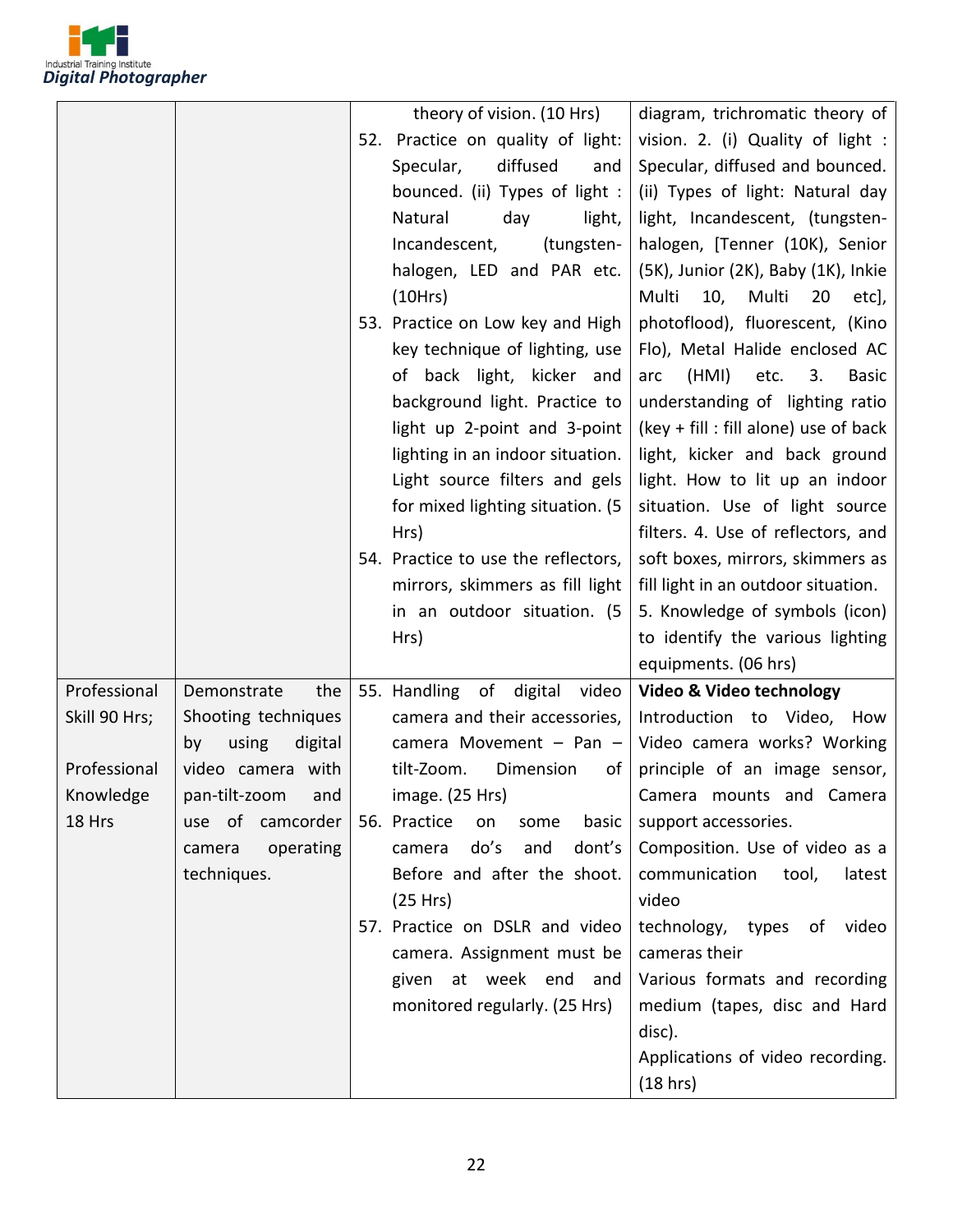

| Professional   | Audio<br>Apply         | 58. Practice on the concept of           | <b>Video and Audio productions.</b>                      |
|----------------|------------------------|------------------------------------------|----------------------------------------------------------|
| Skill 60 Hrs;  | recording sound by     | audio video recording using              | Knowledge of sound techniques.                           |
|                | using different types  | External Microphone and Line             | Use of different microphones,                            |
| Professional   | microphones.<br>of     | recording. (30 Hrs)                      | Mono, Stereo and Surround                                |
| Knowledge      | editing,<br>Mixing,    | 59. Practice on mixing, editing,         | sound techniques.                                        |
| 12 Hrs         | dubbing<br>and         | dubbing of sound. (30 Hrs)               | Recording methods, Video tape                            |
|                | of<br>sweetening       |                                          | recording insert, sound mixing,                          |
|                | sound.                 |                                          | editing, audio dubbing etc. (12                          |
|                |                        |                                          | hrs)                                                     |
| Professional   | Use of three point     | 60. Practice<br>Lighting<br>for<br>of    | still<br>Lighting for<br>&<br>video                      |
| Skill 60 Hrs;  | lighting for video     | different<br>of<br>video<br>areas        | photography.                                             |
|                | shooting in a studio   | shooting. (10 Hrs)                       | Knowledge of different types of                          |
| Professional   | selection<br>of<br>and | 61. Practice<br>three<br>on<br>point     | video lighting. Concept of power                         |
| Knowledge      | shooting<br>camera,    | lighting, indoor and outdoor             | distribution depending upon the                          |
| 12 Hrs         | studio<br>lights       | lighting etc. (20 Hrs)                   | requirement of the light output.                         |
|                | accessories for field  | 62. Practice on hard and soft            | Detailed light source including                          |
|                | lighting.              | Single<br>lighting.<br>camera            | natural<br>and<br>studio<br>lights                       |
|                |                        | lighting, bounce lighting. (20           | Field<br>lighting<br>instruments,                        |
|                |                        | Hrs)<br>63. Use of reflectors & skimmer. | instruments.<br>Usage<br>of<br>Light                     |
|                |                        | (10 Hrs)                                 | (Lux<br>meter),<br>Inter<br>meter<br>valometer. (12 hrs) |
| Professional   | Make documentary       | 64. Preparing Story board and            | Shooting with Zoom function,                             |
| Skill 90 Hrs;  | films,<br>Shoot        | Practice<br>shooting<br>of<br>on         | macro function, High speed                               |
|                | interviews,<br>news,   | different<br>areas and topics            | shutter function<br>&Automatic                           |
| Professional   | make<br>and            | such<br>wildlife,<br>sports,<br>as       | focus function.<br>and<br>manual                         |
| Knowledge      | advertisements etc.    | modelling,<br>drama<br>and               | Identification of Location and                           |
| 18 Hrs         |                        | documentary, serial. (60 Hrs)            | proper placement of different                            |
|                |                        | 65. Practice on shooting of news,        | accessories. (18 hrs)                                    |
|                |                        | interview,<br>seminar/                   |                                                          |
|                |                        | industrial,<br>workshop,<br>live         |                                                          |
|                |                        | broadcasting, musical event,             |                                                          |
|                |                        | Advertisement, Architectural,            |                                                          |
|                |                        | monuments, travel videos                 |                                                          |
|                |                        | and Landscapes. (30 Hrs)                 |                                                          |
| Professional   | Work<br>with<br>post-  | 66. Practice on learning Video           | Linear (Insert and assemble                              |
| Skill 120 Hrs; | production.            | Editing<br>Process.<br>Ingesting         | modes) Editing equipment: Edit                           |
|                |                        | media<br>(capturing<br>and               | VTR, Edit Control Unit, Vision                           |
| Professional   |                        | transferring). (10 Hrs)                  | Mixer, Computer Graphics (C.G.)                          |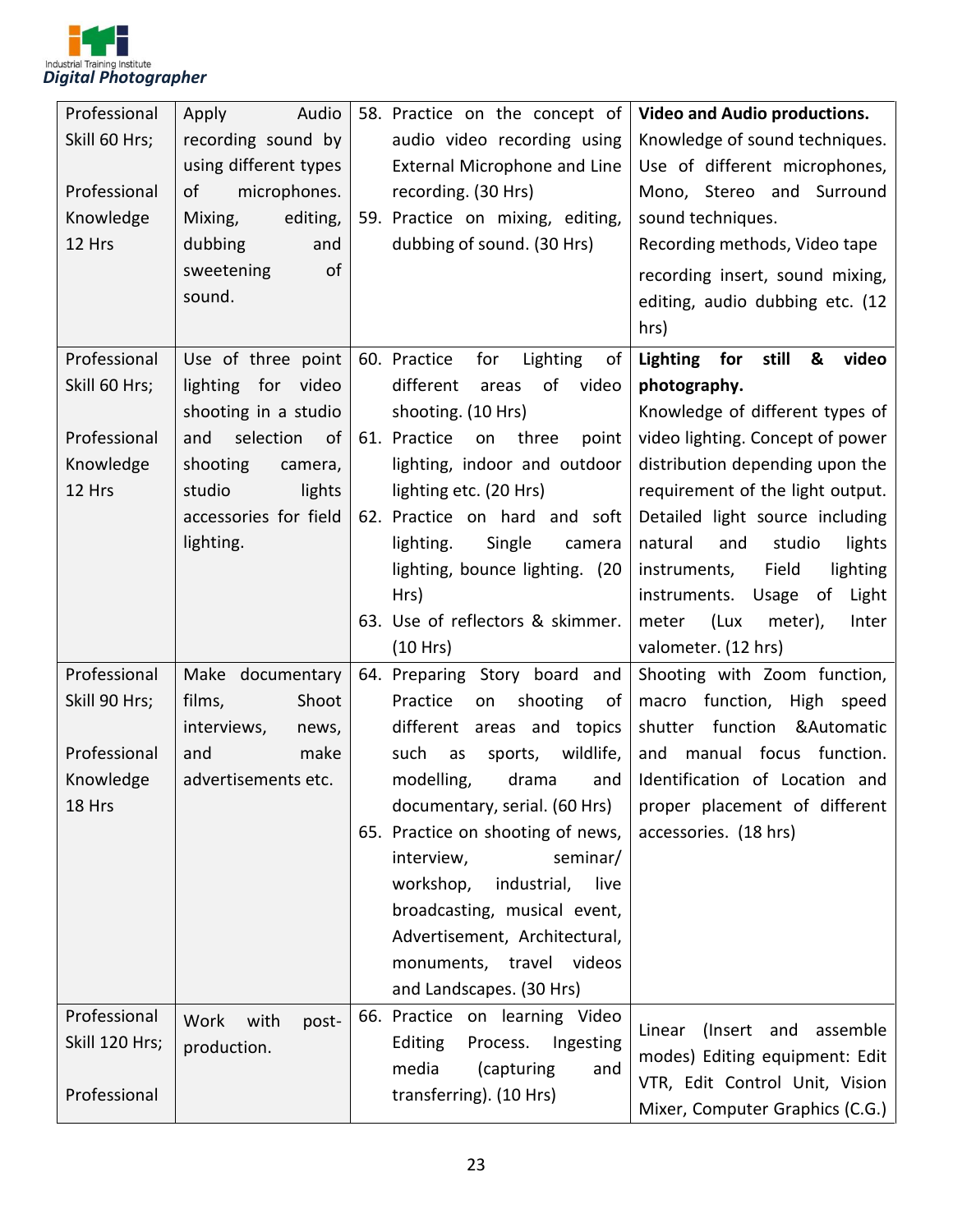

| Knowledge     |                     | 67. Edit the story, Trim the story,                                                                                         | etc., Non-linear Recording of                                                                                                                                                                                                                                                                                                                                                                           |
|---------------|---------------------|-----------------------------------------------------------------------------------------------------------------------------|---------------------------------------------------------------------------------------------------------------------------------------------------------------------------------------------------------------------------------------------------------------------------------------------------------------------------------------------------------------------------------------------------------|
| 24 Hrs        |                     | Add<br>titles<br>music,<br>and<br>transitions,<br>Rearranging,                                                              | audio (commentary, dubbing,<br>music).<br>Effects (visual<br>and                                                                                                                                                                                                                                                                                                                                        |
|               |                     | adding<br>and<br>removing                                                                                                   | audio)                                                                                                                                                                                                                                                                                                                                                                                                  |
|               |                     | sections of video clips and<br>audio clips. Applying colour<br>correction, filters and other                                | - Better understand techniques<br>editors use to construct stories.                                                                                                                                                                                                                                                                                                                                     |
|               |                     | enhancements,<br>Creating                                                                                                   | - Have a thorough working                                                                                                                                                                                                                                                                                                                                                                               |
|               |                     | transitions<br>between<br>clips.<br>(50 Hrs)                                                                                | knowledge of a<br>non-linear<br>editing software.                                                                                                                                                                                                                                                                                                                                                       |
|               |                     | 68. Non-Linear Video<br>Editing<br>technique and their utilisation<br>various<br>for<br>of<br>types<br>production. (60 Hrs) | Be able to do professional style<br>color correction.<br>- Know how to create high<br>quality motion graphics.<br>- Understand video formats and<br>principles.<br>Video<br>editing<br>Practice<br>on<br>Different<br>Audio<br>&<br>Video<br>Software's with Effect, Titling,<br>frame<br>trimming/<br>cutting/<br>editing/ inserting<br>audio<br>୍ଷ<br>video/Pictures<br>Rendering on Different format |
|               |                     |                                                                                                                             | and resolutions. (24 hrs)                                                                                                                                                                                                                                                                                                                                                                               |
| Professional  | Apply the necessity | 69. To do practice on getting idea                                                                                          | Knowledge of planning<br>for                                                                                                                                                                                                                                                                                                                                                                            |
| Skill 30 Hrs; | of<br>planning<br>a | and planning for production                                                                                                 | quality<br>production,<br>CO-                                                                                                                                                                                                                                                                                                                                                                           |
|               | production<br>while | and qualities of a good                                                                                                     | ordinating with director during                                                                                                                                                                                                                                                                                                                                                                         |
| Professional  | working.            | production. (15 Hrs)                                                                                                        | production, objective to be                                                                                                                                                                                                                                                                                                                                                                             |
| Knowledge     |                     | 70. To do practice on the                                                                                                   | coped<br>with during<br>pre-                                                                                                                                                                                                                                                                                                                                                                            |
| 06 Hrs        |                     | principle of direction during                                                                                               | production. (06 hrs)                                                                                                                                                                                                                                                                                                                                                                                    |
|               |                     | production, objective to be                                                                                                 |                                                                                                                                                                                                                                                                                                                                                                                                         |
|               |                     | coped with during pre-                                                                                                      |                                                                                                                                                                                                                                                                                                                                                                                                         |
|               |                     | production. (15 Hrs)                                                                                                        |                                                                                                                                                                                                                                                                                                                                                                                                         |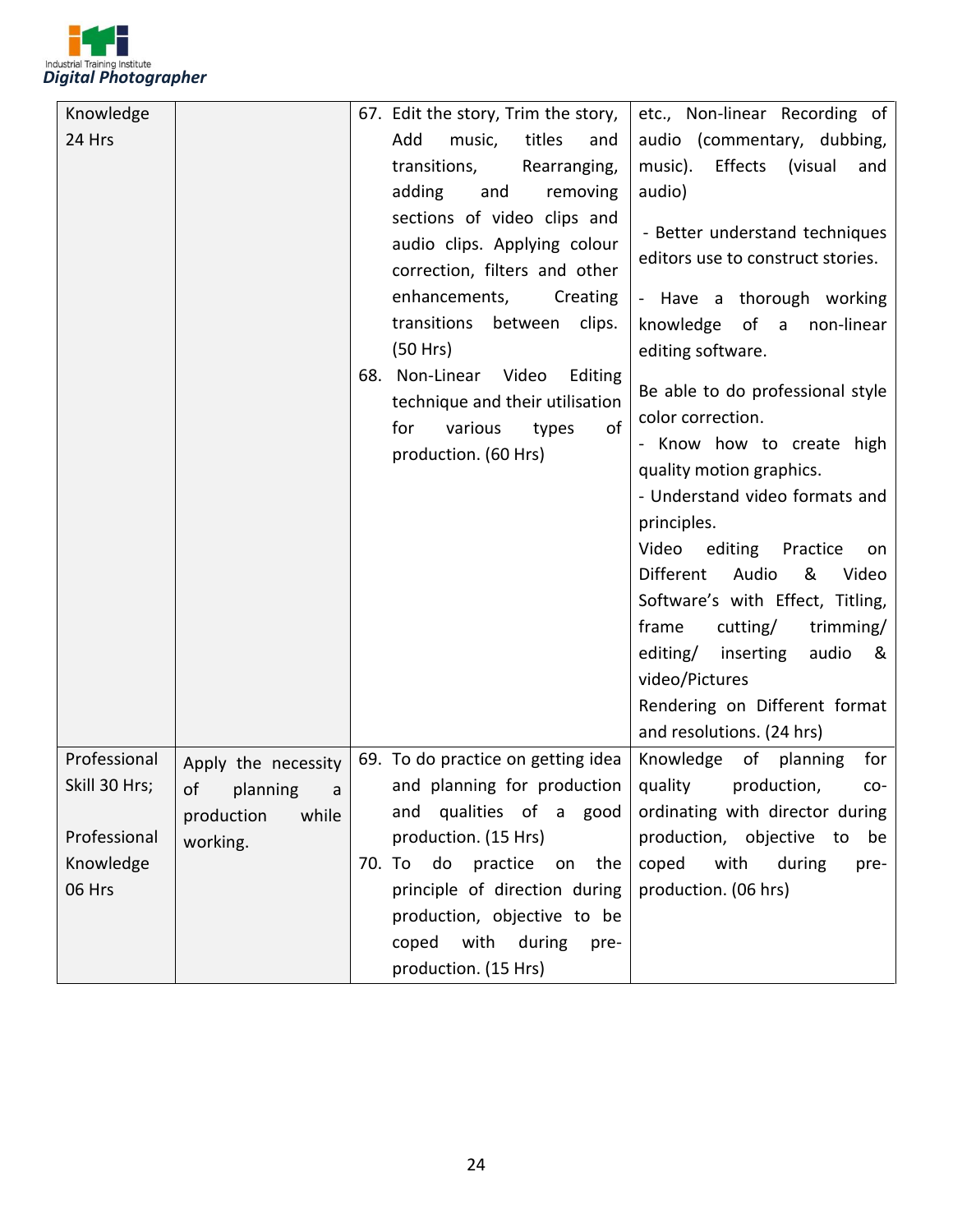

## **SYLLABUS FOR CORE SKILLS**

1. Employability Skills (Common for all CTS trades) (160Hrs.)

Learning outcomes, assessment criteria, syllabus and Tool List of Core Skills subjects which is common for a group of trades, provided separately inwww.bharatskills.gov.in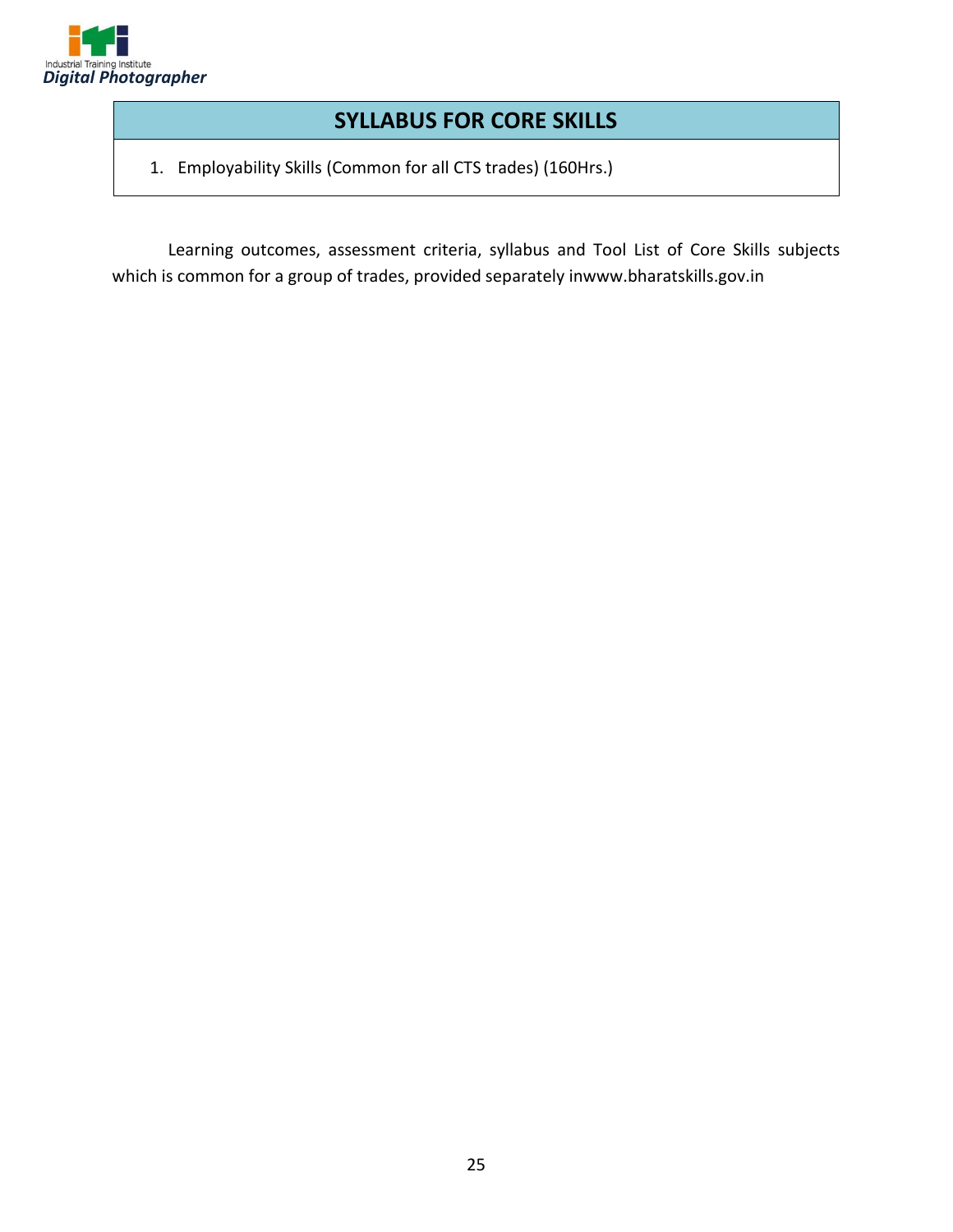

Ē

| <b>List of Tools &amp; Equipment</b> |                                                                                                     |                                                                                                                          |             |  |  |  |  |
|--------------------------------------|-----------------------------------------------------------------------------------------------------|--------------------------------------------------------------------------------------------------------------------------|-------------|--|--|--|--|
|                                      | DIGITAL PHOTOGRAPHER (for batch of 24 Candidates)                                                   |                                                                                                                          |             |  |  |  |  |
| S No.                                | Name of the Tools and Equipment                                                                     | <b>Specification</b>                                                                                                     | Quantity    |  |  |  |  |
|                                      | A. TOOLS AND EQUIPMENT                                                                              |                                                                                                                          |             |  |  |  |  |
| 1.                                   | Digital HD Video Camera                                                                             |                                                                                                                          | 6 Nos.      |  |  |  |  |
| 2.                                   | Digital SLR Camera with standard<br>accessories.                                                    |                                                                                                                          | 2 Nos.      |  |  |  |  |
| 3.                                   | Digital SLR Camera with detachable<br>recorder                                                      | Latest model                                                                                                             | 1 No.       |  |  |  |  |
| 4.                                   | 15" HD monitor, Electronic View<br>finder                                                           |                                                                                                                          | 2 Nos.      |  |  |  |  |
| 5.                                   | Multimedia speaker                                                                                  | 2.1                                                                                                                      | 2 sets      |  |  |  |  |
| 6.                                   | Prime lens<br>(Normal/wide/telephoto), Macro                                                        |                                                                                                                          | 2 sets each |  |  |  |  |
| 7.                                   | Dolly and gimbal                                                                                    |                                                                                                                          | 6 Nos.      |  |  |  |  |
| 8.                                   | Camcorder                                                                                           |                                                                                                                          | 4 Nos.      |  |  |  |  |
| 9.                                   | Zoom lens match able with Digital<br>SLR camera                                                     | 28-70mm, 70-300mm                                                                                                        | 1 each      |  |  |  |  |
| 10.                                  | Fish eye lens for APS-C and Full<br>frame DSLR match able with Digital<br>SLR camera                |                                                                                                                          | 1 No.       |  |  |  |  |
| 11.                                  | Camera stand for still camera                                                                       |                                                                                                                          | 2 Nos.      |  |  |  |  |
| 12.                                  | Camera stand for video                                                                              | low base                                                                                                                 | 1 No.       |  |  |  |  |
| 13.                                  | Cable release                                                                                       |                                                                                                                          | 2 Nos.      |  |  |  |  |
| 14.                                  | Different types of filters, (10 types)<br>match able with camera                                    | UV filter Graduated, Star filter, multi<br>image, ND, Skylight, polarizer, colour<br>filter set, , both for video &still | 1 No.       |  |  |  |  |
| 15.                                  | Extension ring (4 types)                                                                            |                                                                                                                          | 2 Nos.      |  |  |  |  |
| 16.                                  | Electronic flash gun (Manual &<br>auto) Different types with slave unit                             |                                                                                                                          | 5 Nos.      |  |  |  |  |
| 17.                                  | Studio light/spot light                                                                             |                                                                                                                          | 4 Nos.      |  |  |  |  |
| 18.                                  | Drone with accessories                                                                              |                                                                                                                          | 1 Nos.      |  |  |  |  |
| 19.                                  | Umbrella soft box, Diffusers, back<br>drop screen with stands, Colour<br>Gels, Scrim, 18 % Greycard |                                                                                                                          | 2 Nos.      |  |  |  |  |
| 20.                                  | Air conditioner for studio                                                                          |                                                                                                                          | As Required |  |  |  |  |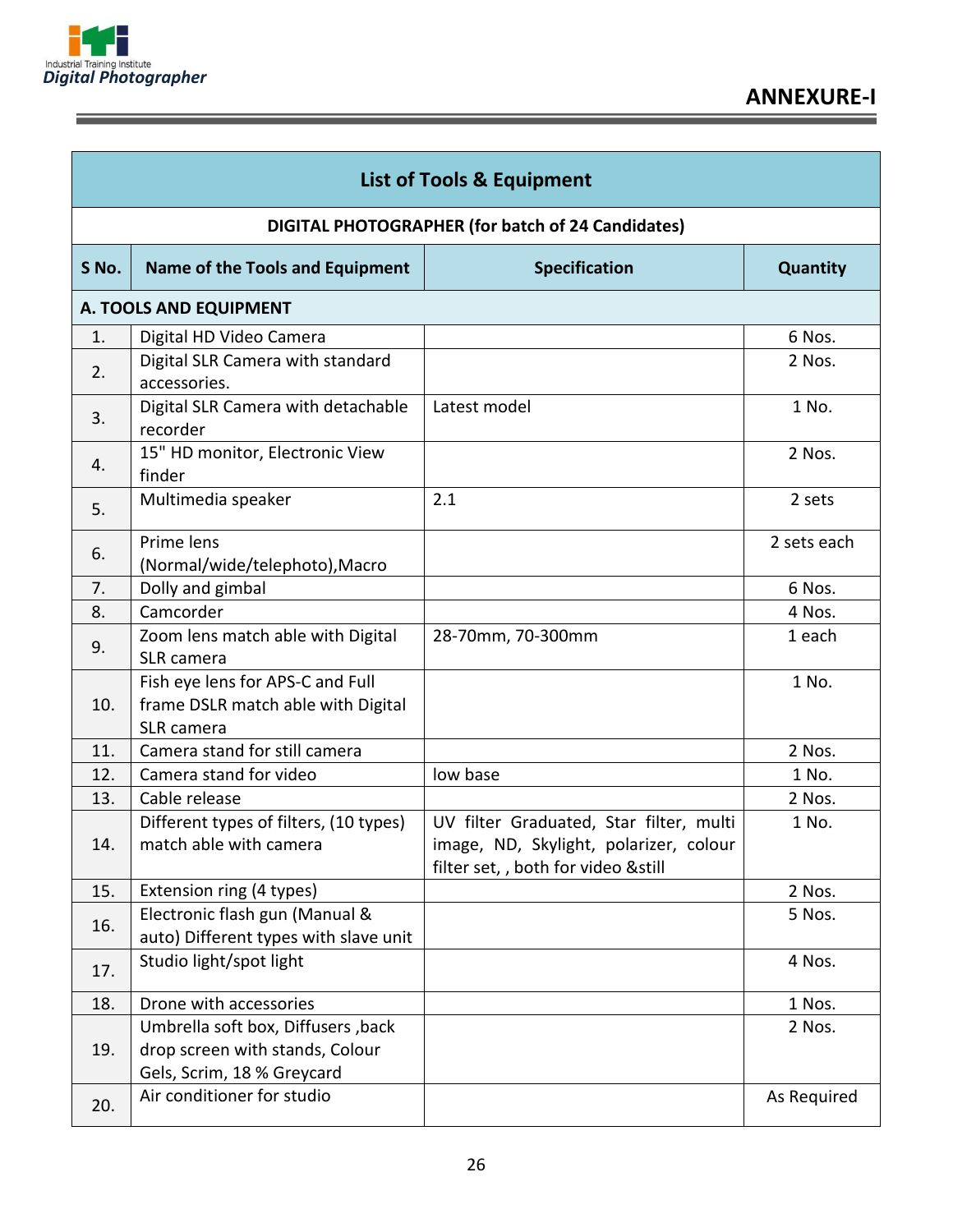

| 21. | LUX Meter, Intervalo meter                                 |                                         | 2 Nos.      |
|-----|------------------------------------------------------------|-----------------------------------------|-------------|
|     | Studio room (30ft. x 30ft. x 18ft.                         |                                         | 1 Room      |
| 22. | height) fitting with cataract system,                      |                                         |             |
|     | light grid, sound proof, AC, with                          |                                         |             |
|     | cyclorama                                                  |                                         |             |
|     | Studio & Classroom furniture                               |                                         | 24 Nos.     |
| 23. | a) Steel chairs folding type with arm<br>rest for trainees |                                         |             |
|     | b) Working table molded                                    |                                         | 24 Nos.     |
|     | Computer with LAN                                          | CPU: 32/64 Bit i3/i5/i7 or latest       | 12 Nos.     |
|     |                                                            | processor, Speed: 3 GHz or Higher.      |             |
|     |                                                            | RAM:-4 GB DDR-III or Higher, Wi-Fi      |             |
|     |                                                            | Enabled. Network Card: Integrated       |             |
| 24. |                                                            | Gigabit Ethernet, with USB Mouse, USB   |             |
|     |                                                            | Keyboard and Monitor (Min. 17 Inch.     |             |
|     |                                                            | Licensed Operating System and           |             |
|     |                                                            | Antivirus compatible with trade related |             |
| 25. | Standalone DVD recorder                                    | software.                               | 2 Nos.      |
| 26. | Inkjet printer with colour cartridge                       | 1200 dpi or higher                      | 1 No.       |
| 27. | Laser printer with colour cartridge                        | 1200 dpi or higher                      | 1 No.       |
|     | Scanner                                                    | 1200 dpi or higher                      | 2 Nos.      |
| 28. |                                                            |                                         |             |
|     | Online UPS                                                 |                                         | As required |
| 29. | or<br><b>Offline UPS</b>                                   |                                         |             |
| 30. | Windows operating system                                   | latest version                          | 12 Licenses |
|     |                                                            |                                         |             |
| 31. | Photo editing software like<br>Photoshop CS 3 etc.         |                                         | As required |
| 32. | MS-Office                                                  | latest version                          | 12 Licenses |
| 33. | Macro media Free Hand                                      | latest version                          | 12 Licenses |
| 34. | Flash                                                      | latest version                          | 12 Licenses |
| 35. | Sound Forge/ cool edit pro                                 | latest version                          | 12 Licenses |
| 36. | Digit Mix                                                  | latest version                          | 12 Licenses |
| 37. | Anti Virus software                                        | latest version                          | 12 Licenses |
| 38. | Adobe premier                                              | available version                       | 12 Licenses |
| 39. | DVD writable                                               | latest capacity                         | 96 Nos.     |
| 40. | DVD Re-writable                                            | latest capacity                         | 48 Nos.     |
| 41. | Portable hard disk                                         | 1 TB or higher                          | 1 No.       |
| 42. | Pen drive                                                  | 8 GB, 16 GB                             | 6 Nos.      |
| 43. | Multiple card reader                                       |                                         | 6 each      |
| 44. | Reflectors (Folding Portable)                              |                                         | 12 Nos.     |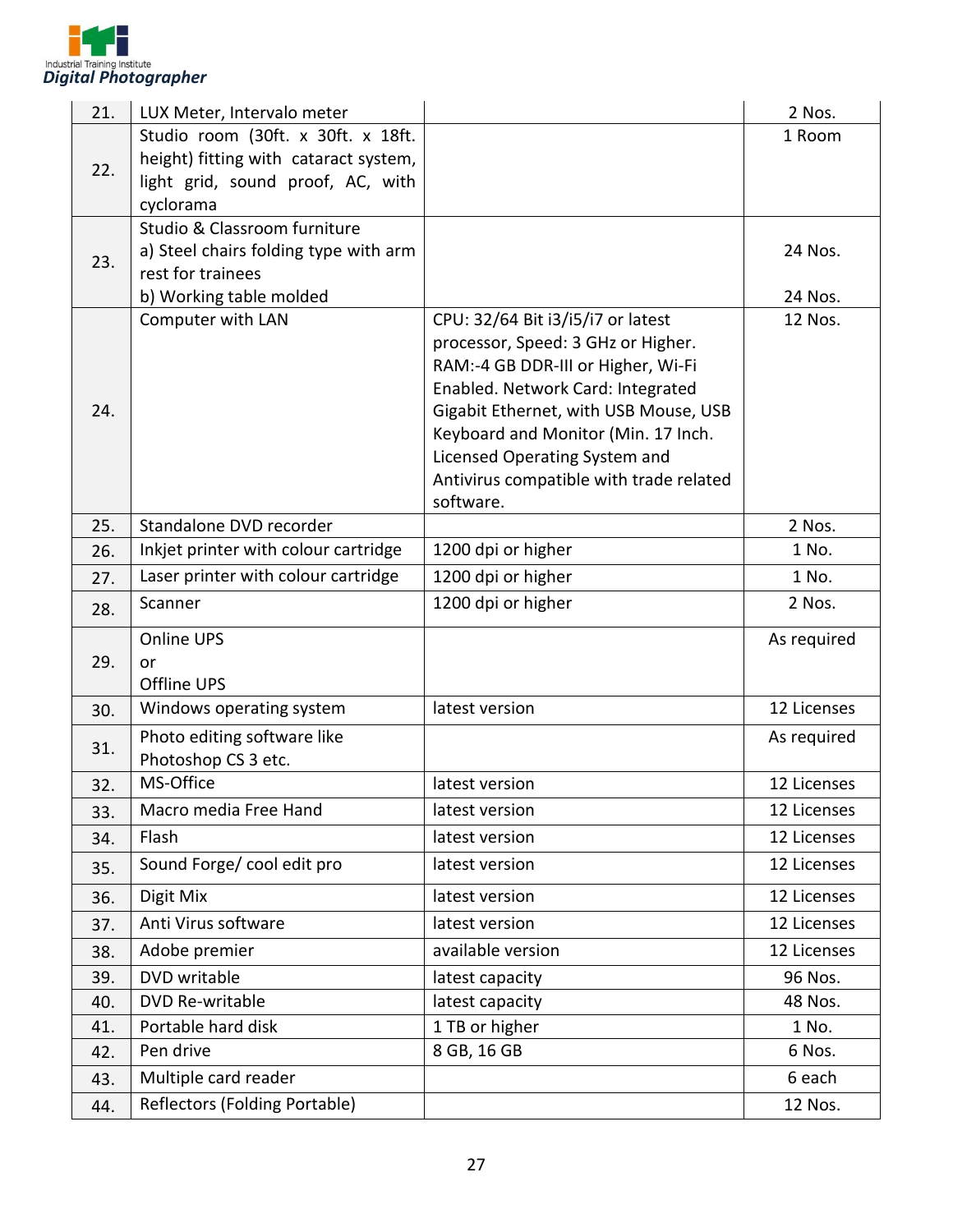

| 45. | Cool light                                   |         | 12 Nos.      |
|-----|----------------------------------------------|---------|--------------|
| 46. | Multi 10 & Multi 20                          |         | 12 Nos.      |
| 47. | Sun Gun                                      |         | 7 Nos.       |
| 48. | Porto pack light                             |         | 3 Sets       |
| 49. | Tape match able with the camera              |         | As required  |
| 50. | Slide & film high resolution scanner         |         | 1 No.        |
|     | with adapter for A3                          |         |              |
| 51. | Slide & film high resolution scanner         |         | 1 No.        |
|     | with adapter for A4                          |         |              |
| 52. | DV VTR according to digital camera           |         | 1 No.        |
| 53. | DV VTR with play back adapter for            |         | 1 No.        |
|     | camcorder                                    |         |              |
| 54. | Play back adapter for video camera           |         | 1 No.        |
| 55. | Battery for digital video camera             |         | 1 No.        |
| 56. | Microphone (boom)                            |         | 2 Nos.       |
| 57. | Microphone (lapel)                           |         | 1 No.        |
| 58. | Trolley set                                  | 30 ft.  | 1 No.        |
| 59. | Round trolley                                | 30 ft.  | 1 No.        |
| 60. | <b>Power Cable</b>                           |         | As required  |
| 61. | <b>Extension Board</b>                       |         | As required  |
| 62. | BNC cable with various connectors            | 80 ohms | As required  |
| 63. | Steel almirah                                |         | 2 Nos.       |
| 64. | Pigeon hole steel almirah                    |         | 1 No.        |
| 65. | Fire extinguisher                            |         | 4 Nos.       |
| 66. | <b>LCD Projector latest</b>                  |         | 1 No.        |
|     | <b>B. SHOP FLOOR FURNITURE AND MATERIALS</b> |         |              |
| 67. | Steel almirah                                |         | 2 Nos.       |
| 68. | Pigeon hole steel almirah                    |         | 1 No.        |
| 69. | Table for computer                           |         | 12 Nos.      |
| 70. | Chairs for computer classes                  |         | 24 Nos.      |
| 71. | Table printer and scanner                    |         | 4 Nos.       |
|     | Studio room (30ft. x 30ft. x 18ft.           |         | 1 Room       |
| 72. | height) fitting with cataract system,        |         |              |
|     | light grid, sound proof, AC, with            |         |              |
|     | cyclorama                                    |         |              |
|     | Studio & Classroom furniture                 |         |              |
| 73. | a) Steel chairs folding type with arm        |         | 24 Nos.      |
|     | rest for trainees                            |         |              |
|     | b) Working table molded                      |         | 24 Nos.      |
| 74. | <b>Instructor Chair and instructor Table</b> |         | Each One No. |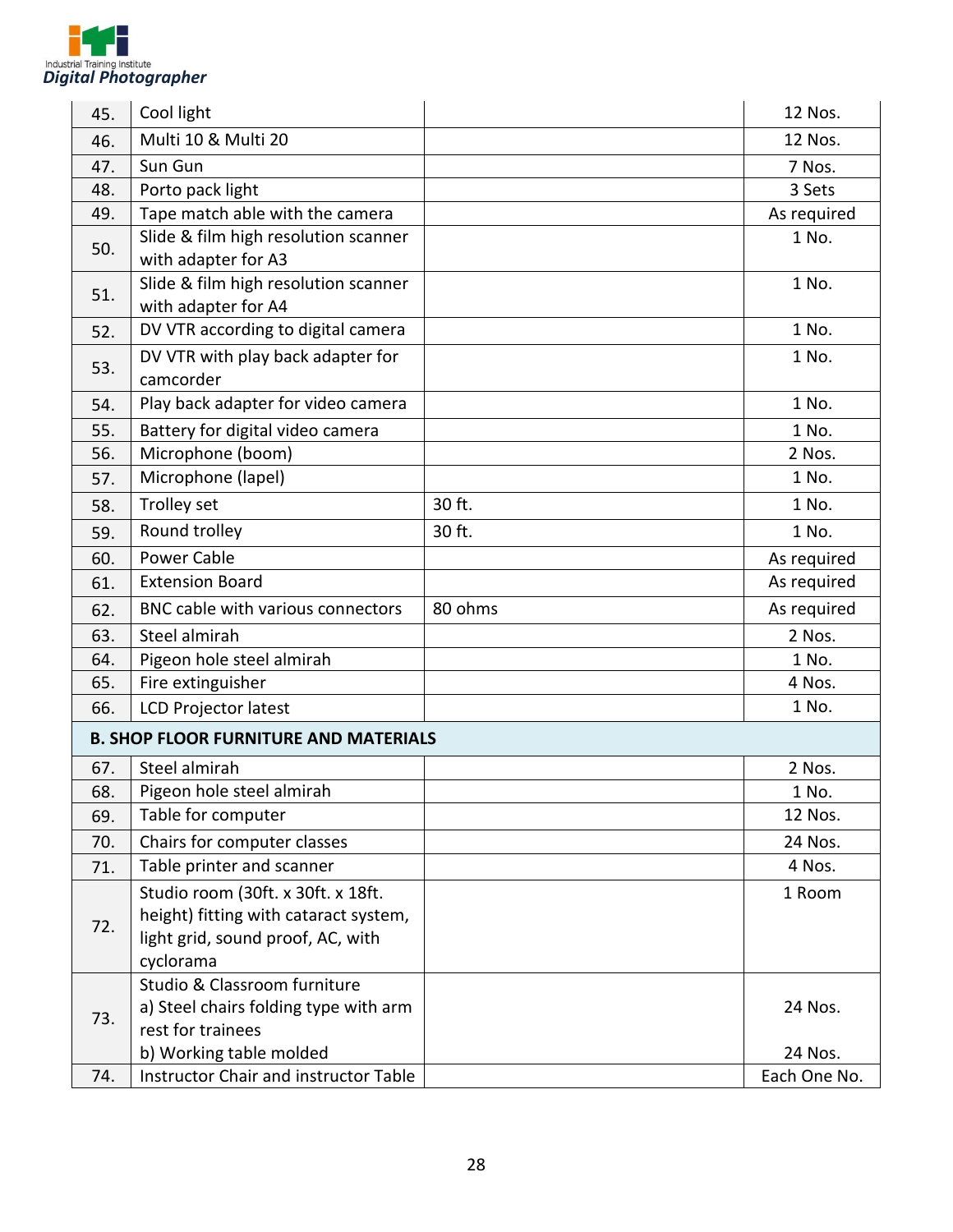



The DGT sincerely acknowledges contributions of the Industries, State Directorates, Trade Experts, Domain Experts, trainers of ITIs, NSTIs, faculties from universities and all others who contributed in revising the curriculum.

Special acknowledgement is extended by DGT to the following expert members who had contributed immensely in this curriculum.

| List of Expert Members contributed/ participated for finalizing the course curriculum of |  |  |
|------------------------------------------------------------------------------------------|--|--|
| Digital Photographer held on 08.02.2018 at FTI, Bangalore                                |  |  |

| S No. | <b>Name &amp; Designation</b><br>Sh/Mr./Ms.   | Organization                                                 | <b>Remarks</b> |
|-------|-----------------------------------------------|--------------------------------------------------------------|----------------|
| 1.    | Shri B. V. S. Sesha Chari, Director           | CSTARI, Kolkata                                              | Chairman       |
| 2.    | Shri N.R. Arvindan, Director                  | FTI, Bangalore                                               | Member         |
| 3.    | Shri V. Sukumaran, Chief<br>Cameraman         | Films Division, Govt. of India,<br>Kendriya Sadan, Bangalore | Expert         |
| 4.    | Shri Mahendar, Director of<br>Photography     | International<br>School,<br>Ryan<br>Bangalore                | Expert         |
| 5.    | Shri G. Palani, Cameraman                     | Doordarshan, Bangalore                                       | Expert         |
| 6.    | Shri R. K. Narendra Kumar, Chief              | Ahobila<br>Photography,<br>Bangalore                         | Expert         |
| 7.    | Shri Prakash Y.D., Cameraman                  | Photo Care, Bangalore                                        | Expert         |
| 8.    | Shri Chandra Prabhu,<br>Cameraman/Film Editor | Viedo Came, Bangalore                                        | Expert         |
| 9.    | Smt. Malathi M., J.T.O.                       | Govt. I.T.I., Tumkur<br>Road,<br>Bangalore-22                | Member         |
| 10.   | Shri Rajendra C., DOP. Film &<br>Media        | DOP Freelancer, Bangalore-104                                | Expert         |
| 11.   | Shri Vijaya Kumar R., Principal               | Govt. Film & TV Institute,<br>Heseraghata, Bangalore         | Expert         |
| 12.   | Prof. Hitesh Liya                             | SRFTI, Kolkata                                               | Member         |
| 13.   | Shri Utpal Moitra                             | Cameraman Grade1, DDK, Golf<br>Green, Kolkata.               | Member         |
| 14.   | Shri Sanjay Khanande                          | Photographer<br>cum<br>Projectionist, FTI, Bangalore         | Expert         |
| 15.   | Shri V, Babu, DDT                             | Apex-Hitech, Bangalore                                       | Member         |
| 16.   | Shri R.C. Mandal, DDT                         | CSTARI, Kolkata                                              | Member         |
| 17.   | Shri P.K. Ghosh, Sr, D'man                    | CSTARI, Kolkata                                              | Member         |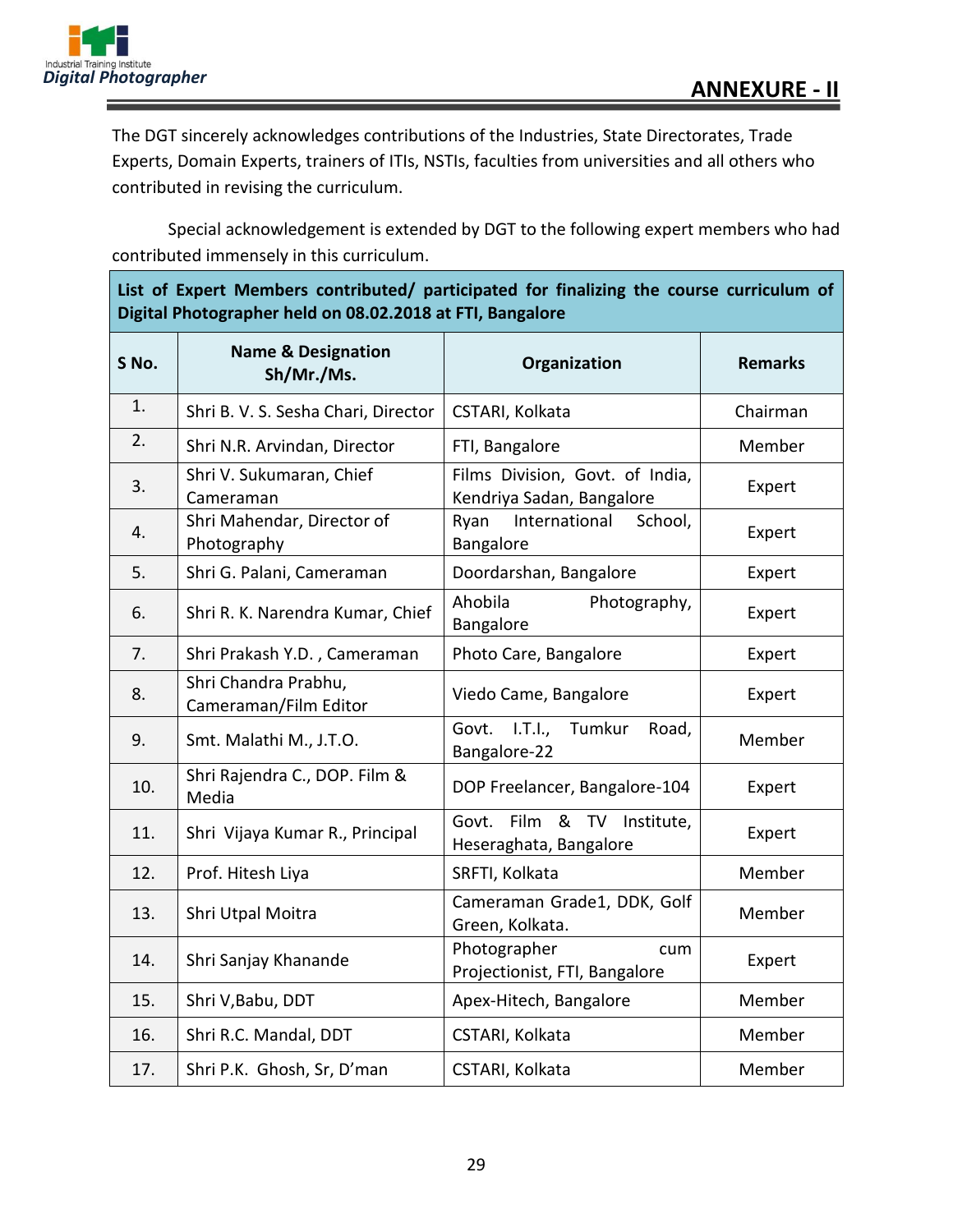

#### **ABBREVIATIONS**

| <b>CTS</b>  | <b>Craftsmen Training Scheme</b>                   |
|-------------|----------------------------------------------------|
| <b>ATS</b>  | <b>Apprenticeship Training Scheme</b>              |
| <b>CITS</b> | <b>Craft Instructor Training Scheme</b>            |
| <b>DGT</b>  | <b>Directorate General of Training</b>             |
| <b>MSDE</b> | Ministry of Skill Development and Entrepreneurship |
| <b>NTC</b>  | National Trade Certificate                         |
| <b>NAC</b>  | National Apprenticeship Certificate                |
| <b>NCIC</b> | National Craft Instructor Certificate              |
| LD          | <b>Locomotor Disability</b>                        |
| <b>CP</b>   | <b>Cerebral Palsy</b>                              |
| <b>MD</b>   | <b>Multiple Disabilities</b>                       |
| LV          | <b>Low Vision</b>                                  |
| HH          | Hard of Hearing                                    |
| ID          | <b>Intellectual Disabilities</b>                   |
| <b>LC</b>   | Leprosy Cured                                      |
| <b>SLD</b>  | <b>Specific Learning Disabilities</b>              |
| <b>DW</b>   | Dwarfism                                           |
| MI          | <b>Mental Illness</b>                              |
| AA          | <b>Acid Attack</b>                                 |
| PwD         | Person with disabilities                           |